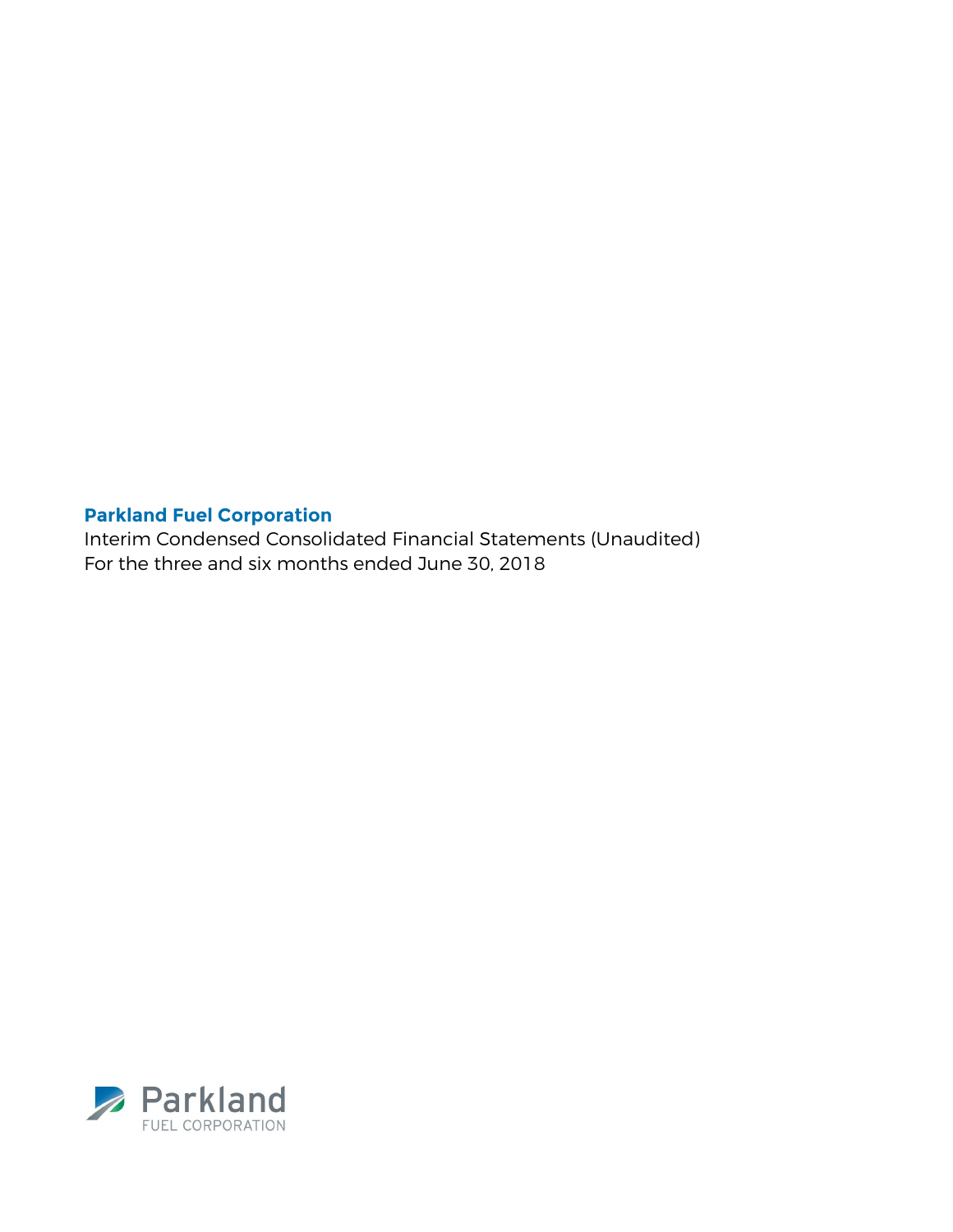Consolidated Balance Sheets (Unaudited)

| $(\frac{1}{2} millions)$                       | Note |       | June 30, 2018 December 31, 2017(1) |
|------------------------------------------------|------|-------|------------------------------------|
|                                                |      |       |                                    |
| Assets                                         |      |       |                                    |
| <b>Current assets</b>                          |      |       |                                    |
| Cash and cash equivalents                      |      | 74    | 23                                 |
| Accounts receivable                            |      | 750   | 699                                |
| Inventories                                    |      | 427   | 398                                |
| Income taxes receivable                        |      | 27    | 19                                 |
| Risk management and other derivatives          | 7    | 28    | 19                                 |
| Prepaid expenses and other                     |      | 36    | 33                                 |
|                                                |      | 1,342 | 1,191                              |
|                                                |      |       |                                    |
| Property, plant and equipment                  | 5    | 2,142 | 2.110                              |
| Intangible assets                              |      | 685   | 719                                |
| Goodwill                                       |      | 1,225 | 1,221                              |
| Long-term receivables                          |      | 56    | 38                                 |
| Other long-term assets                         | 7    | 52    | 40                                 |
| Deferred tax assets                            |      | 90    | 93                                 |
|                                                |      | 5,592 | 5,412                              |
|                                                |      |       |                                    |
| <b>Liabilities</b>                             |      |       |                                    |
| <b>Current liabilities</b>                     |      |       |                                    |
| Accounts payable and accrued liabilities       |      | 982   | 942                                |
| Dividends declared and payable                 |      | 13    | 13                                 |
| Deferred revenue                               |      | 18    | 15                                 |
| Long-term debt - current portion               | 6    | 4     | $\overline{4}$                     |
| Asset retirement obligations - current portion | 9    | 7     | 5                                  |
| Risk management and other derivatives          | 7    | 19    | 9                                  |
| Other liabilities - current portion            | 10   | 333   | 310                                |
|                                                |      | 1,376 | 1,298                              |
|                                                |      |       |                                    |
| Long-term debt                                 | 6    | 2,045 | 2,010                              |
| Asset retirement obligations                   | 9    | 270   | 238                                |
| <b>Other liabilities</b>                       | 10   | 62    | 51                                 |
| Deferred tax liabilities                       |      | 156   | 170                                |
|                                                |      | 3,909 | 3,767                              |
|                                                |      |       |                                    |
| <b>Shareholders' equity</b>                    |      |       |                                    |
| Shareholders' capital                          | 11   | 1,849 | 1,816                              |
| Contributed surplus                            |      | 20    | 21                                 |
| Accumulated other comprehensive income         |      | 12    | 7                                  |
| Deficit                                        |      | (198) | (199)                              |
|                                                |      | 1,683 | 1,645                              |
|                                                |      | 5,592 | 5,412                              |

(1) Certain comparative figures have been revised. See Note 12 – Business Combinations. See accompanying notes to the interim condensed consolidated financial statements.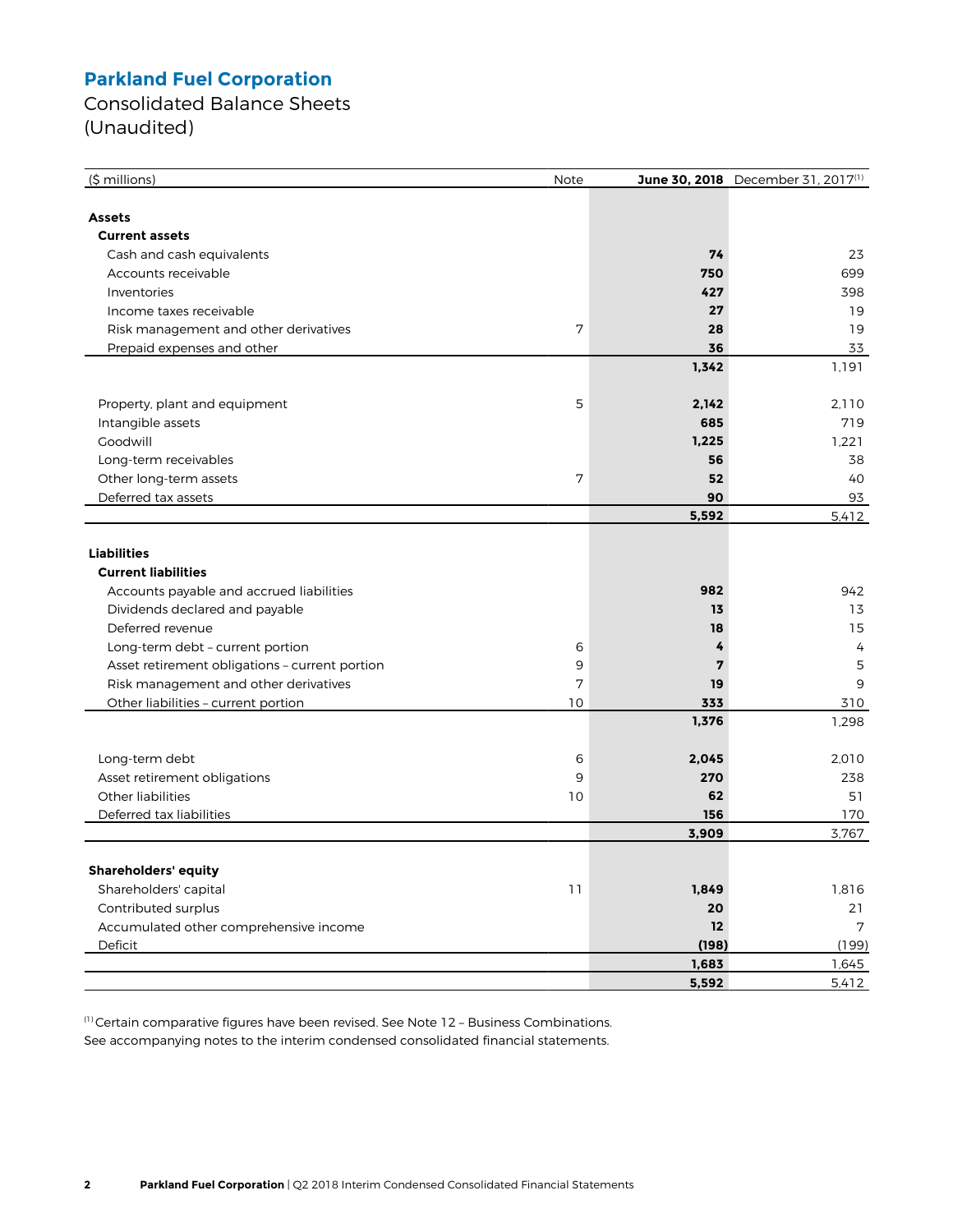Consolidated Statements of Income (Loss) (Unaudited)

|                                                               |      | Three months ended June 30. |         | Six months ended June 30, |         |  |
|---------------------------------------------------------------|------|-----------------------------|---------|---------------------------|---------|--|
| (\$ millions, unless otherwise stated)                        | Note | 2018                        | 2017    | 2018                      | 2017    |  |
| Sales and operating revenue                                   | 14   | 3,783                       | 1,806   | 7,125                     | 3,591   |  |
|                                                               |      |                             |         |                           |         |  |
| Expenses                                                      |      |                             |         |                           |         |  |
| Cost of purchases                                             | 14   | 3,291                       | 1.640   | 6,192                     | 3.230   |  |
| Operating costs                                               |      | 194                         | 77      | 401                       | 163     |  |
| Marketing, general and administrative                         |      | 70                          | 37      | 140                       | 72      |  |
| Acquisition, integration and other costs                      | 12   | 12                          | 16      | 29                        | 24      |  |
| Depreciation and amortization                                 |      | 76                          | 24      | 145                       | 50      |  |
| Finance costs                                                 | 13   | 40                          | 14      | 81                        | 28      |  |
| Foreign exchange loss                                         |      | 21                          | —       | 19                        |         |  |
| Loss on asset disposals                                       |      | 23                          |         | 23                        |         |  |
| Gain on risk management and other derivatives                 | 7    | (14)                        | (2)     | (4)                       | (6)     |  |
| Earnings (loss) before income taxes                           |      | 70                          | (1)     | 99                        | 29      |  |
|                                                               |      |                             |         |                           |         |  |
| Income tax expense                                            |      | 10                          |         | 19                        | 8       |  |
| Net earnings (loss)                                           |      | 60                          | (1)     | 80                        | 21      |  |
|                                                               |      |                             |         |                           |         |  |
| Net earnings (loss) per share (\$ per share)                  | 4    |                             |         |                           |         |  |
| - Basic                                                       |      | 0.45                        | (0.01)  | 0.61                      | 0.20    |  |
| - Diluted                                                     |      | 0.45                        | (0.01)  | 0.60                      | 0.20    |  |
| Weighted average number of common shares<br>(000's of shares) | 4    | 132,071                     | 110,837 | 131,755                   | 103,623 |  |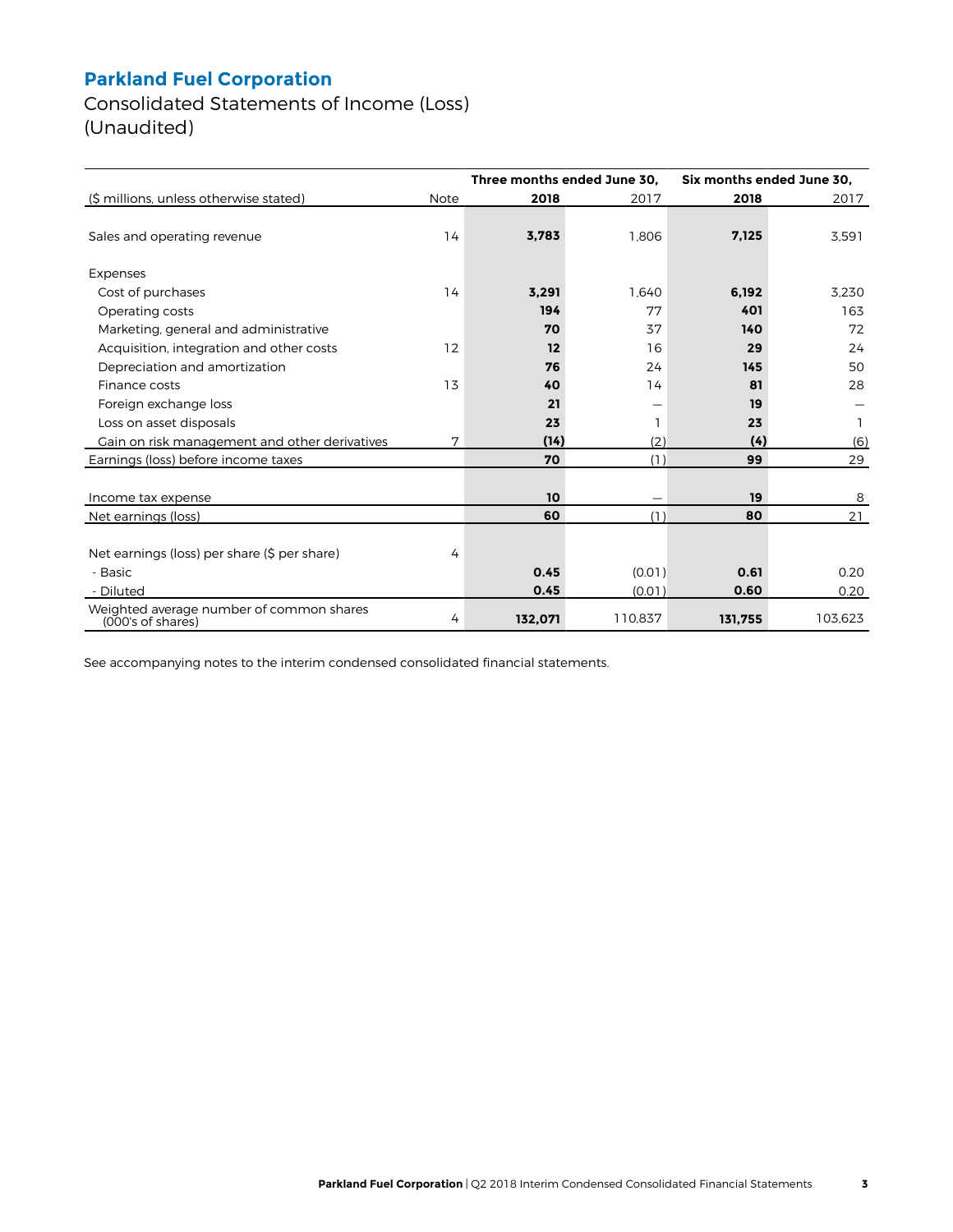Consolidated Statements of Comprehensive Income (Loss) (Unaudited)

|                                                                                                      |      | Three months ended June 30. | Six months ended June 30, |      |  |
|------------------------------------------------------------------------------------------------------|------|-----------------------------|---------------------------|------|--|
| (\$ millions)                                                                                        | 2018 | 2017                        | 2018                      | 2017 |  |
|                                                                                                      |      |                             |                           |      |  |
| Net earnings (loss)                                                                                  | 60   | (1)                         | 80                        |      |  |
| Other comprehensive income (loss):                                                                   |      |                             |                           |      |  |
| Items that may be reclassified to consolidated<br>statements of income (loss) in subsequent periods: |      |                             |                           |      |  |
| Exchange differences on translation of foreign<br>operations                                         |      | (3)                         |                           | (4)  |  |
| Net loss on Chevron Acquisition Hedge                                                                |      | (49)                        |                           | (49) |  |
| Other comprehensive income (loss), net of tax                                                        |      | (52)                        |                           | (53) |  |
| Total comprehensive income (loss), net of tax                                                        | 62   | (53)                        | 85                        | (32) |  |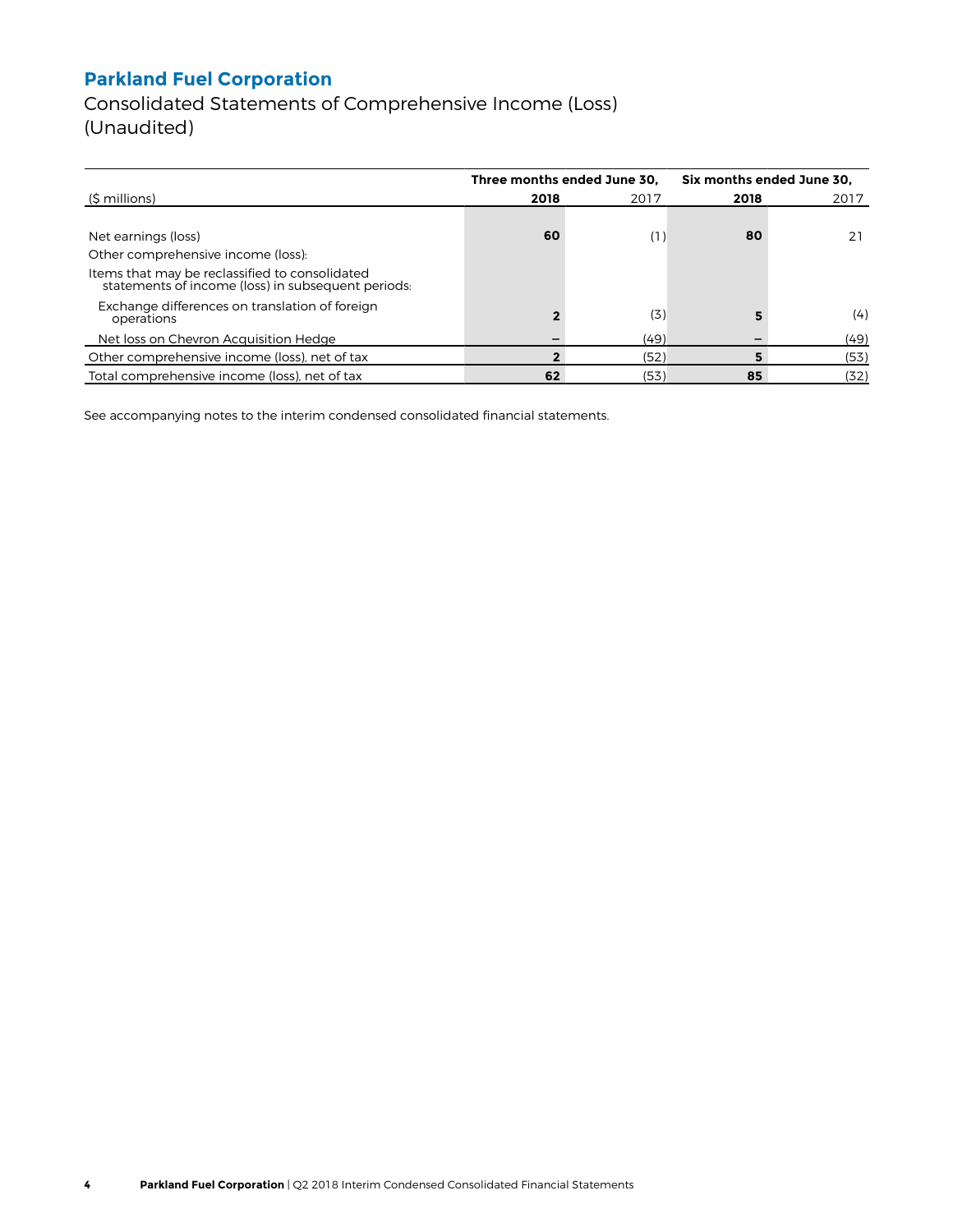Consolidated Statements of Changes in Shareholders' Equity (Unaudited)

|                                                          |             |                          |                | <b>Accumulated</b><br>other                |                | Total                   |
|----------------------------------------------------------|-------------|--------------------------|----------------|--------------------------------------------|----------------|-------------------------|
| (\$ millions)                                            | <b>Note</b> | Shareholders'<br>capital | surplus        | Contributed comprehensive<br>income (loss) | <b>Deficit</b> | shareholders'<br>equity |
|                                                          |             |                          |                |                                            |                |                         |
| As at January 1, 2018                                    |             | 1,816                    | 21             | 7                                          | (199)          | 1.645                   |
| Net earnings                                             |             |                          |                |                                            | 80             | 80                      |
| Other comprehensive income, net of tax                   |             |                          |                | 5                                          |                | 5                       |
| Dividends                                                |             |                          |                |                                            | (79)           | (79)                    |
| Share incentive compensation                             | 11          |                          | 3              |                                            |                | 3                       |
| Issued under dividend reinvestment<br>plan, net of costs | 11          | 27                       |                |                                            |                | 27                      |
| Issued under share option plan                           | 11          | 7                        | (1)            |                                            |                | 6                       |
| Issued on vesting of restricted share<br>units           | 11          | ı                        | (3)            |                                            |                | (2)                     |
| Share cancellation                                       | 11          | (2)                      |                |                                            |                | (2)                     |
| As at June 30, 2018                                      |             | 1.849                    | 20             | 12                                         | (198)          | 1.683                   |
|                                                          |             |                          |                |                                            |                |                         |
| As at January 1, 2017                                    |             | 910                      | 22             | 15                                         | (143)          | 804                     |
| Net earnings                                             |             |                          |                |                                            | 21             | 21                      |
| Other comprehensive loss, net of tax                     |             |                          |                | (53)                                       |                | (53)                    |
| Issued on equity offering                                |             | 662                      |                |                                            |                | 662                     |
| Issued on conversion of subscription<br>receipts         |             | 222                      |                |                                            |                | 222                     |
| Share issuance costs, net of tax recovery<br>of \$10     | 11          | (27)                     |                |                                            |                | (27)                    |
| Dividends                                                |             |                          |                |                                            | (61)           | (61)                    |
| Share incentive compensation                             | 11          |                          | $\overline{2}$ |                                            |                | 2                       |
| Issued under dividend reinvestment<br>plan, net of costs | 11          | 15                       |                |                                            |                | 15                      |
| Issued under share option plan                           | 11          | 4                        |                |                                            |                | 4                       |
| Issued on vesting of restricted share<br>units           | 11          | 1                        | (3)            |                                            |                | (2)                     |
| As at June 30, 2017                                      |             | 1.787                    | 21             | (38)                                       | (183)          | 1.587                   |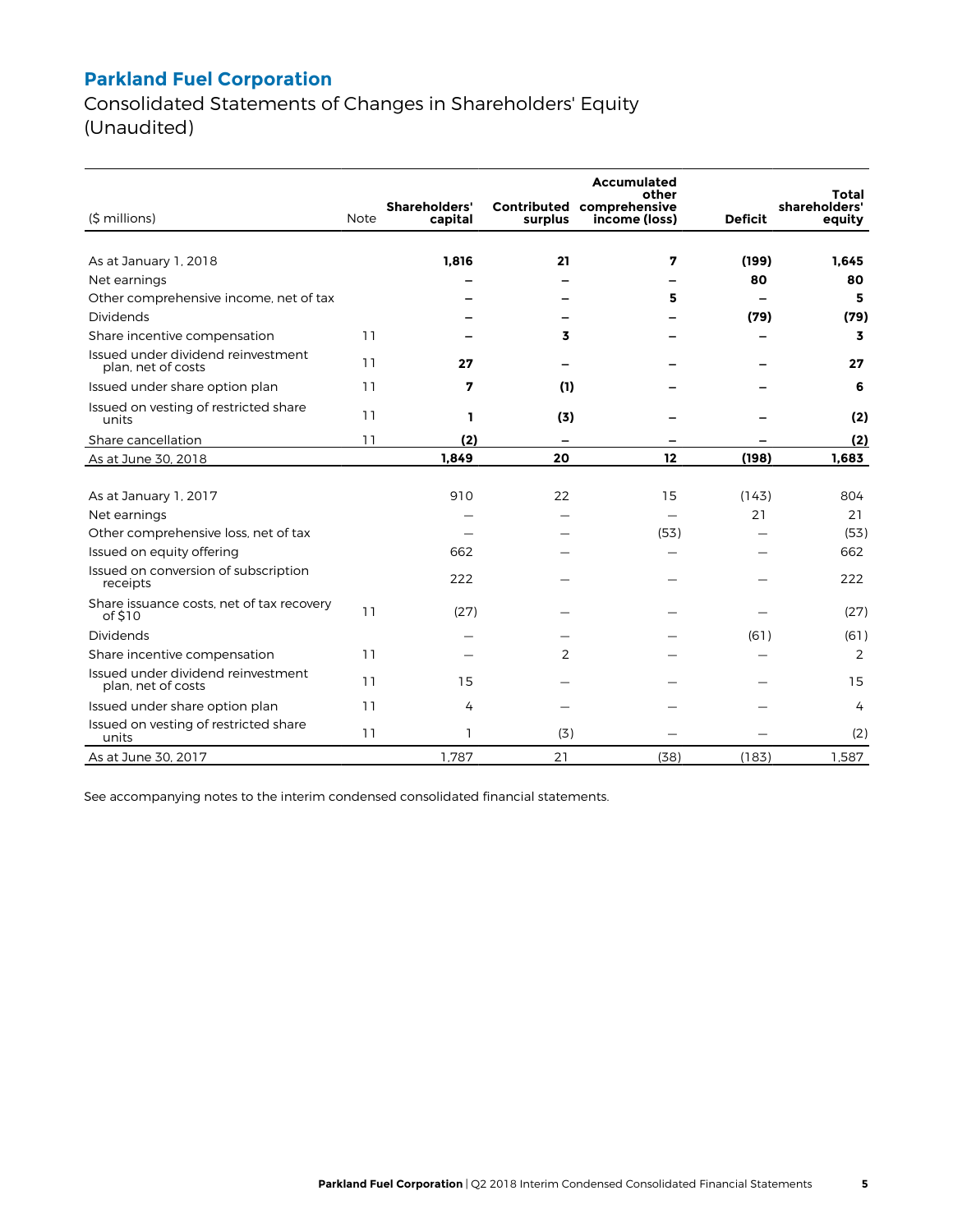Consolidated Statements of Cash Flows (Unaudited)

|                                                              |      | Three months ended June 30, |                   |       | Six months ended June 30, |  |  |
|--------------------------------------------------------------|------|-----------------------------|-------------------|-------|---------------------------|--|--|
| (\$ millions)                                                | Note | 2018                        | 2017              | 2018  | 2017                      |  |  |
|                                                              |      |                             |                   |       |                           |  |  |
| <b>Operating activities</b>                                  |      |                             |                   |       |                           |  |  |
| Net earnings (loss)                                          |      | 60                          | (1)               | 80    | 21                        |  |  |
| Adjustments for:                                             |      |                             |                   |       |                           |  |  |
| Depreciation and amortization                                |      | 76                          | 24                | 145   | 50                        |  |  |
| Loss on asset disposals                                      |      | 23                          | 1                 | 23    | $\mathbf{1}$              |  |  |
| Share incentive compensation                                 | 11   | 4                           | 1                 | 4     | 3                         |  |  |
| Accretion on asset retirement obligations                    |      | $\mathbf 2$                 | 1                 | 5     | 2                         |  |  |
| Change in risk management and other derivatives              |      | (8)                         |                   | 1     | (9)                       |  |  |
| Change in other liabilities and other long-term assets       |      | (7)                         |                   | (13)  | $\overline{2}$            |  |  |
| Amortization of deferred financing costs and debt premium    |      |                             |                   | 5     | 1                         |  |  |
| Change in fair value of Redemption Options                   |      | 7                           |                   | 11    |                           |  |  |
| Deferred taxes                                               |      | (11)                        | 5                 | (12)  | 7                         |  |  |
| Cash expenditures on asset retirement obligations            |      | (1)                         | (1)               | (2)   | (2)                       |  |  |
| Share cancellation                                           | 11   | $\overline{\phantom{0}}$    | $\qquad \qquad -$ | (2)   | $\overline{\phantom{0}}$  |  |  |
| Net change in non-cash working capital                       | 8    | (54)                        | $\overline{2}$    | (61)  | (4)                       |  |  |
| Cash generated from operating activities                     |      | 91                          | 32                | 184   | 72                        |  |  |
|                                                              |      |                             |                   |       |                           |  |  |
| <b>Financing activities</b>                                  |      |                             |                   |       |                           |  |  |
| Long-term debt repayments                                    |      | (1)                         | (55)              | (699) | (93)                      |  |  |
| Proceeds from long-term debt, net of financing costs         |      | 3                           | 992               | 718   | 1,017                     |  |  |
| Proceeds from cash held in escrow                            |      |                             | 528               |       | 528                       |  |  |
| Change in other liabilities                                  |      | 57                          |                   | 28    |                           |  |  |
| Dividends paid to shareholders, net of dividend reinvestment |      | (26)                        | (23)              | (52)  | (43)                      |  |  |
| plan<br>Shares issued for cash                               |      |                             | 662               |       | 662                       |  |  |
| Share issuance costs                                         |      |                             | (32)              |       | (32)                      |  |  |
| Cash generated from (used in) financing activities           |      | 33                          | 2,072             | (5)   | 2,039                     |  |  |
|                                                              |      |                             |                   |       |                           |  |  |
| <b>Investing activities</b>                                  |      |                             |                   |       |                           |  |  |
| <b>Ultramar Acquisition</b>                                  |      |                             | (988)             |       | (988)                     |  |  |
| Chevron Acquisition                                          | 12   |                             |                   | 26    |                           |  |  |
| Other acquisitions                                           |      | (2)                         | (2)               | (2)   | (2)                       |  |  |
| Change in long-term receivables and other long-term assets   |      | (13)                        |                   | (14)  |                           |  |  |
| Change in prepaid expenses and other                         |      |                             | (73)              |       | (73)                      |  |  |
| Change in cash reserved for acquisition                      |      |                             | (1,049)           |       | (1.049)                   |  |  |
| Additions to cash held in escrow                             |      |                             | (1)               |       | (2)                       |  |  |
| Expenditures on property, plant and equipment and            |      |                             |                   |       |                           |  |  |
| intangible assets                                            |      | (67)                        | (15)              | (139) | (30)                      |  |  |
| Proceeds on asset disposals                                  |      |                             | 2                 | Т.    | 3                         |  |  |
| Cash used in investing activities                            |      | (82)                        | (2,126)           | (128) | (2, 141)                  |  |  |
| Increase (decrease) in net cash                              |      | 42                          | (22)              | 51    | (30)                      |  |  |
| Net cash at beginning of period                              |      | 32                          | 18                | 23    | 26                        |  |  |
| Net cash (indebtedness) at end of period                     |      | 74                          | (4)               | 74    | (4)                       |  |  |
|                                                              |      |                             |                   |       |                           |  |  |
| <b>Represented by:</b>                                       |      |                             |                   |       |                           |  |  |
| Cash and cash equivalents                                    |      | 74                          | 6                 | 74    | 6                         |  |  |
| Bank indebtedness                                            |      |                             | (10)              |       | (10)                      |  |  |
| Net cash (indebtedness)                                      |      | 74                          | (4)               | 74    | (4)                       |  |  |
|                                                              |      |                             |                   |       |                           |  |  |
| Supplementary cash flow information:                         |      |                             |                   |       |                           |  |  |
| Interest paid                                                |      | 33                          | 11                | 50    | 22                        |  |  |
| Interest received                                            |      |                             | 1                 | (1)   | -1                        |  |  |
| Income taxes paid                                            |      | 22                          | 3                 | 40    | 10                        |  |  |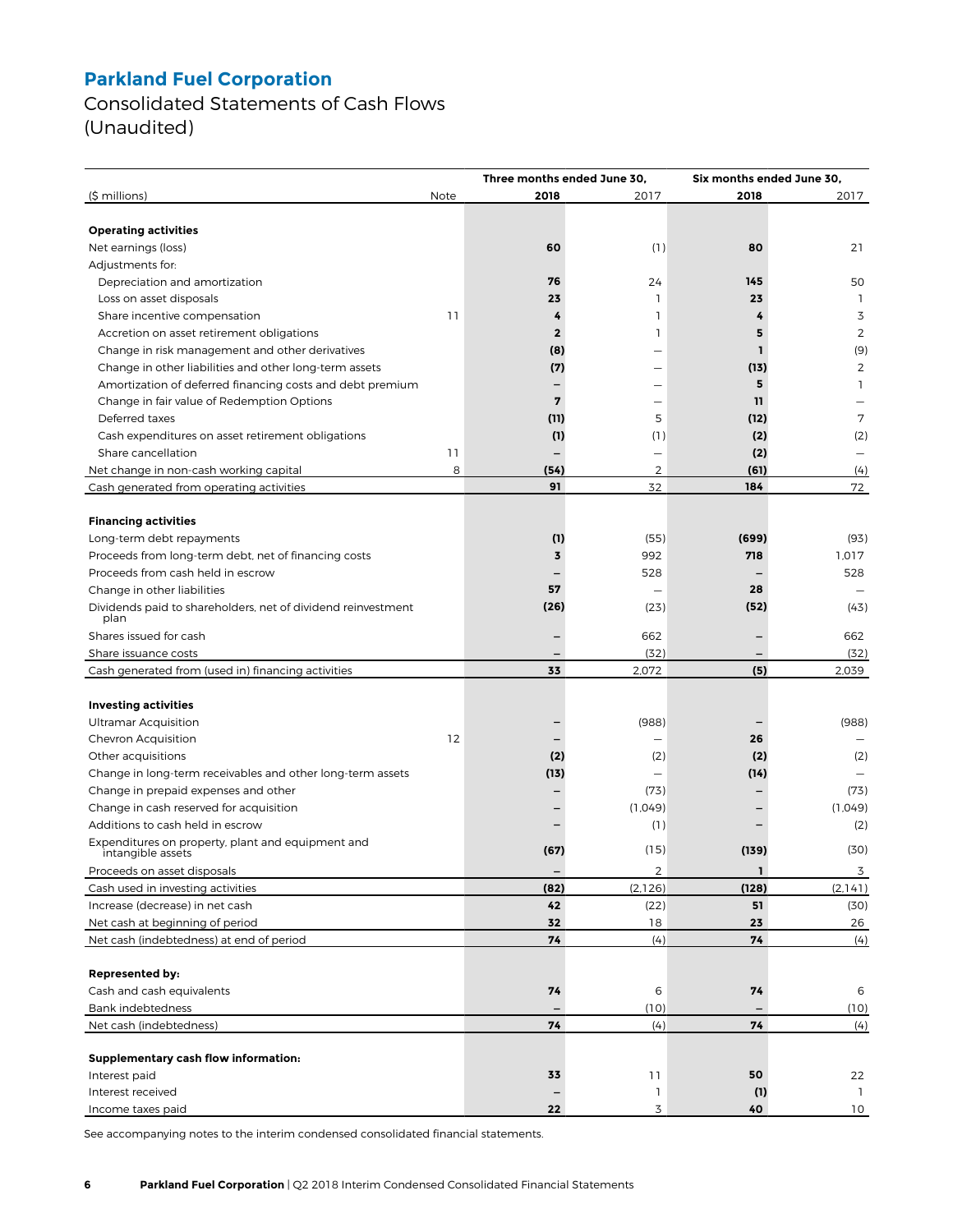Notes to the Interim Condensed Consolidated Financial Statements (Unaudited) For the three and six months ended June 30, 2018

(\$ millions, unless otherwise stated)

### **1. CORPORATE INFORMATION**

Parkland Fuel Corporation ("Parkland") is an independent marketer, distributor and refiner of fuel and petroleum products and a convenience retailer. Parkland delivers refined fuels, propane and other high quality petroleum products to motorists, businesses, consumers and wholesale customers in Canada and the United States. Parkland exists under the Business Corporations Act (Alberta) in Canada and its corporate office is located at Suite 6302, 333 96 Avenue NE, Calgary, Alberta, T3K 0S3, Canada. The interim condensed consolidated financial statements include the accounts of Parkland and its wholly-owned subsidiaries as at June 30, 2018.

### **2. BASIS OF PREPARATION**

### **(a) Statement of compliance**

Parkland's interim condensed consolidated financial statements are prepared in accordance with International Accounting Standard ("IAS") 34 – Interim Financial Reporting, as issued by the International Accounting Standards Board ("IASB"). The interim condensed consolidated financial statements do not include all disclosures required in the annual financial statements and should be read in conjunction with Parkland's annual consolidated financial statements for the year ended December 31, 2017 (the "Annual Consolidated Financial Statements").

The consolidated statements of income (loss) for the three and six months ended June 30, 2017 were reclassified to conform to current period's presentation and the presentation used in the Annual Consolidated Financial Statements as follows:

- (i) customer finance income, which was formerly presented separately, is now included in operating costs; and
- (ii) cost of goods sold, excluding depreciation was renamed cost of purchases.

These interim condensed consolidated financial statements were approved for issue by the Board of Directors on August 2, 2018.

### **(b) Basis of measurement**

Parkland's interim condensed consolidated financial statements are prepared on a historical cost basis, except for certain items recorded at fair value as detailed in the Annual Consolidated Financial Statements.

#### **(c) Presentation and functional currency**

The interim condensed consolidated financial statements are presented in Canadian dollars, which is Parkland's functional currency.

### **(d) Accounting policies**

The accounting policies adopted in the preparation of the interim condensed consolidated financial statements are consistent with those followed in the preparation of the Annual Consolidated Financial Statements, except for: (i) income taxes for interim periods, which are calculated using estimated annual effective income tax rates, and (ii) adoption of IFRS 9 – Financial Instruments ("IFRS 9") and IFRS 15 – Revenue from Contracts with Customers ("IFRS 15") as disclosed in Note 3.

#### **(e) Recently adopted accounting pronouncements**

#### **IFRS 9 – Financial Instruments**

On January 1, 2018, Parkland adopted IFRS 9 using the modified retrospective approach. The cumulative effect of initially adopting IFRS 9 did not result in a material impact on prior period financial information. Comparative information is not restated and continues to be reported under the previous financial instrument standards in effect during those periods. Refer to Note 3 for further details.

#### **IFRS 15 – Revenue from Contracts with Customers**

On January 1, 2018, Parkland adopted IFRS 15 using the modified retrospective approach on contracts that were not completed as of January 1, 2017. The cumulative effect of initially adopting IFRS 15 did not result in a material impact on prior period financial information. Comparative information is not restated and continues to be reported under the previous revenue standards in effect during those periods. Refer to Note 3 for further details.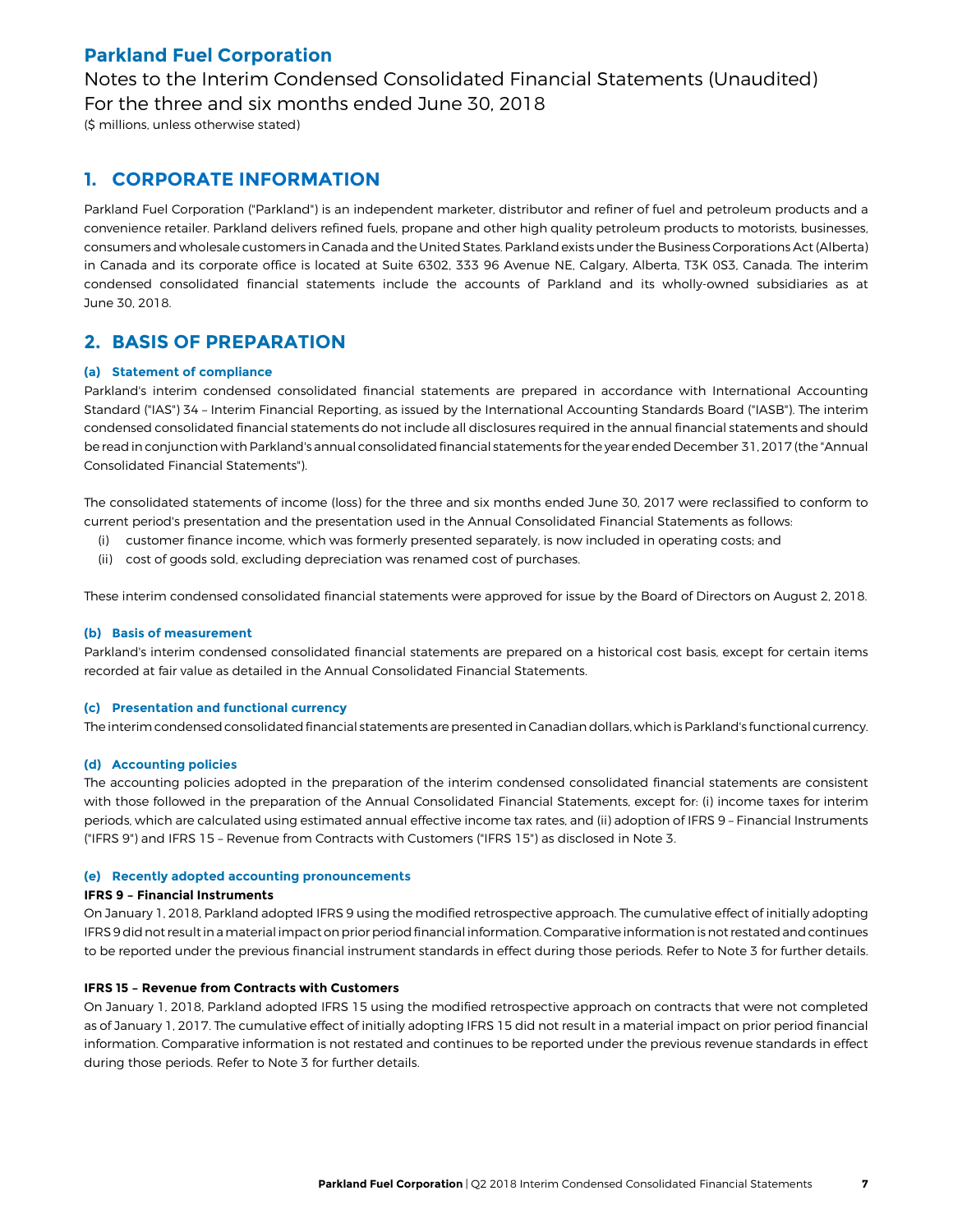Notes to the Interim Condensed Consolidated Financial Statements (Unaudited) For the three and six months ended June 30, 2018

(\$ millions, unless otherwise stated)

#### **(f) Standard issued but not yet effective**

In January 2016, the IASB issued IFRS 16 - Leases ("IFRS 16"), which replaces IAS 17 - Leases ("IAS 17") and related interpretations. IFRS 16 provides a single lessee accounting model, requiring the recognition of assets and liabilities for all leases, unless the lease term is twelve months or less, or the underlying asset has a low value. IFRS 16 substantially carries forward the lessor accounting in IAS 17, with the distinction between operating leases and finance leases being retained. Parkland plans to adopt IFRS 16 using the modified retrospective approach on January 1, 2019 and is currently assessing the impact of this standard.

#### **(g) Use of estimates and judgments**

The timely preparation of Parkland's financial statements requires management to make estimates and use judgment that affect the reported amounts of revenue, expenses, assets, liabilities and accompanying disclosures. Accordingly, actual results may differ from estimated amounts as future confirming events occur. Significant estimates and judgments used in the preparation of the financial statements are described in Parkland's Annual Consolidated Financial Statements.

### **3. RECENTLY ADOPTED ACCOUNTING PRONOUNCEMENTS**

#### **(a) IFRS 9 - Financial Instruments**

IFRS 9 introduces new requirements for: (i) the classification and measurement of financial assets and financial liabilities and (ii) the recognition and measurement of impairment for financial assets. IFRS 9 introduces a simplified hedge accounting model that aligns more closely with risk management. Parkland's existing financial instruments as at January 1, 2018 were reviewed and assessed as follows:

| <b>Classification</b>                                       | <b>Carrying Amount</b>                      |                                                |               |               |
|-------------------------------------------------------------|---------------------------------------------|------------------------------------------------|---------------|---------------|
| <b>Financial instrument</b>                                 | <b>Previous - IAS 39</b>                    | New - IFRS 9                                   | <b>IAS 39</b> | <b>IFRS 9</b> |
| Risk management and other derivatives                       | Financial instruments                       |                                                | 10            | 10            |
| <b>Redemption Options</b>                                   | at fair value through                       | Fair value through<br>profit or loss ("FVTPL") | 20            | 20            |
| Intermediation Facility Derivatives in other liabilities    | profit or loss                              |                                                | (9)           | (9)           |
| Cash and cash equivalents                                   |                                             |                                                | 23            | 23            |
| Accounts receivable                                         | Loans and receivables                       | Amortized cost                                 | 699           | 699           |
| Long-term receivables                                       |                                             |                                                | 38            | 38            |
| Accounts payable and accrued liabilities                    |                                             |                                                | 942           | 942           |
| Dividends declared and payable                              | <b>Financial liabilities</b><br>measured at | Amortized cost                                 | 13            | 13            |
| Long-term debt                                              | amortized cost                              |                                                | 2.014         | 2.014         |
| Other liabilities, excluding deferred share units liability |                                             |                                                | 46            | 46            |

The reclassifications of financial assets do not impact Parkland's interim condensed consolidated balance sheets, interim condensed consolidated statements of income (loss), or interim condensed consolidated statements of comprehensive income (loss) after the date of initial application.

#### **Classification and measurement of financial assets and liabilities**

IFRS 9 requires Parkland to classify and measure financial assets based on their contractual cash flow characteristics and Parkland's business model for managing the financial asset. All financial assets and financial liabilities, including derivatives, are recognized on the interim condensed consolidated balance sheets when Parkland becomes party to the contractual provisions of a financial instrument or non-financial derivative contract.

Financial assets that meet the following conditions are subsequently measured at amortized cost: (i) assets held for the collection of contractual cash flows and (ii) contractual cash flows that consist solely of principal and interest payments on the principal amount outstanding. All other financial assets and equity investments are subsequently measured at fair value through profit or loss ("FVTPL"). Financial liabilities are classified as FVTPL when the financial liability is held for trading. All other financial liabilities are subsequently measured at amortized cost.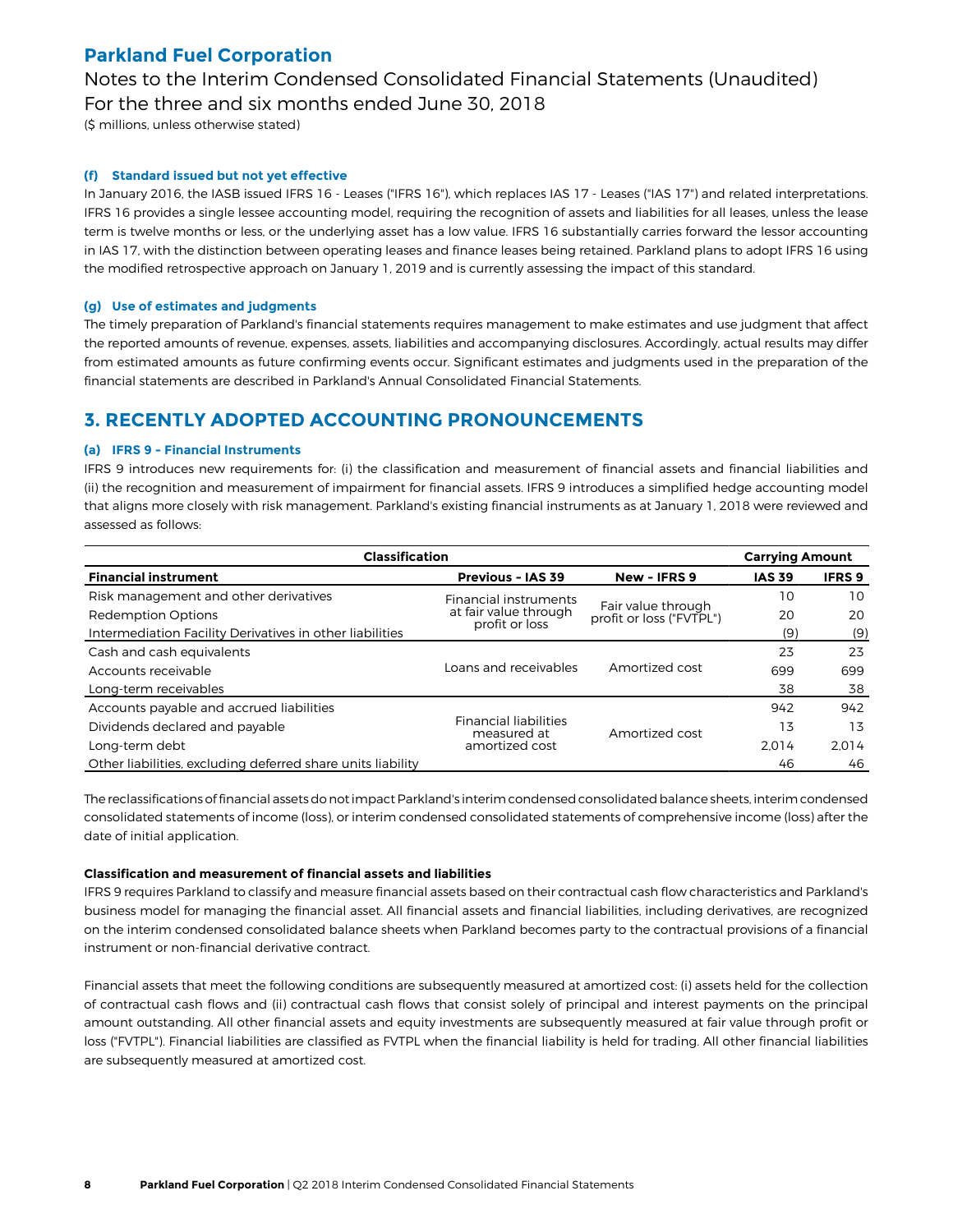Notes to the Interim Condensed Consolidated Financial Statements (Unaudited) For the three and six months ended June 30, 2018

(\$ millions, unless otherwise stated)

### **Financial instruments at fair value through profit or loss**

Financial instruments at FVTPL are initially recognized at fair value on the date that Parkland commits to purchase or sell the asset (trade date), with changes in fair value recognized in gain on risk management and other derivatives, cost of purchases or finance costs in the consolidated statements of income (loss) in the period they arise.

Certain physical commodity contracts, when "held for trading", are deemed to be derivative financial instruments for accounting purposes. Physical commodity contracts entered for receipt or delivery in accordance with Parkland's expected purchase, sale or usage requirements are not considered derivative financial instruments. Intermediation Facility Derivatives (see Note 7) and risk management and other derivatives are derivative financial instruments measured at FVTPL.

Risk management and other derivative assets and liabilities include outstanding commodities swaps and forward contracts, commodities and futures contracts, emission credits and allowances, and US dollar forward exchange contracts. Parkland periodically enters into derivative contracts to manage exposure to movements in commodity prices and US dollar exchange rates.

Derivative instruments embedded in financial or non-financial contracts are liabilities that are accounted for as separate derivatives if their risks and characteristics are not closely related to their host contracts, and the contracts are not measured at fair value. Parkland's Senior Unsecured Notes contain Redemption Options (see Note 7) that are accounted for as embedded derivative financial instruments. Changes in the fair values of the Redemption Options are recognized in finance costs. Changes in fair values of other derivative instruments are recognized in gain or loss on risk management and other derivatives. Changes in fair value of Intermediation Facility Derivatives are recognized in cost of purchases.

The best evidence of a financial instrument's fair value on initial recognition is normally the transaction price (i.e. fair value of the consideration given or received). If Parkland determines that the fair value on initial recognition differs from the transaction price and the fair value is neither evidenced by a quoted price in the active market for an identical asset or liability nor based on a valuation technique that only uses data from observable markets, then the financial instrument is initially measured at fair value, adjusted to defer the difference between fair value on initial recognition and the transaction price (day one profit or loss). Subsequently the day one difference is recognized in profit or loss on an appropriate basis over the life of the instrument, but no later than when the transaction is closed out.

#### **Financial assets and liabilities measured at amortized cost**

Financial assets measured at amortized cost are initially recognized at fair value plus transaction costs, and are subsequently measured at amortized cost using the effective interest method, less any provision for impairment.

Financial liabilities measured at amortized cost are initially recognized at fair value net of transaction costs and subsequently measured at amortized cost using the effective interest rate method. The effective interest rate amortization and gains or losses on derecognition of the financial liabilities are recognized in finance costs.

#### **Impairment of financial assets**

IFRS 9 requires Parkland to account for expected credit losses ("ECLs") and any changes at each reporting date to reflect changes in credit risk since initial recognition of the financial assets. Parkland measures its loss allowance for trade accounts and lease receivables at an amount equal to the lifetime ECL. Lifetime ECLs are the probability-weighted estimate of all possible default over the expected life of a financial asset. Credit losses are measured as the present value of all cash shortfalls (i.e. the difference between the cash flows due to the entity in accordance with the contract and the cash flows that Parkland expects to receive). The loss allowance for ECL is presented as a deduction from the gross carrying amount for financial assets carried at amortized cost.

In assessing whether the credit risk on a financial asset has increased significantly since initial recognition, Parkland considers both qualitative and quantitative information that is reasonable and supportable, including historical experience and forward-looking information, relevant industry-specific economic outlooks, external sources of actual and forecasted economic factors related to Parkland's core operations, such as fuel commodity prices, unemployment rates and interest rates. The methodologies and assumptions, including any forecasts of future economic conditions, are reviewed regularly.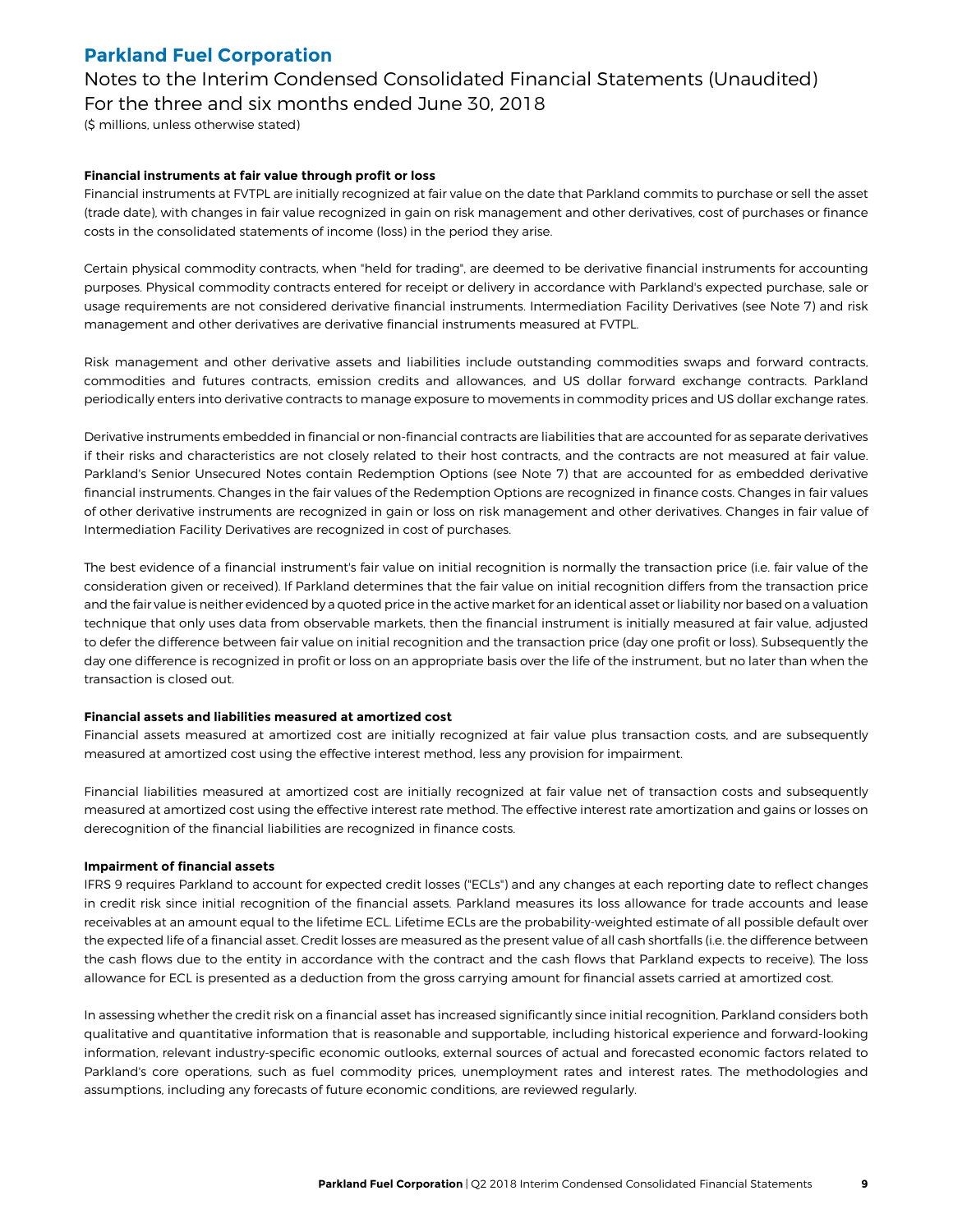Notes to the Interim Condensed Consolidated Financial Statements (Unaudited) For the three and six months ended June 30, 2018

(\$ millions, unless otherwise stated)

All individually significant trade or lease receivables are assessed for impairment. Any trade or lease receivable that is not individually significant are assessed for impairment by grouping together receivables with similar credit risk characteristics that are considered most relevant to Parkland's operations.

### **(b) IFRS 15 - Revenue from Contracts with Customers**

IFRS 15 replaces IAS 11 - Construction Contracts, IAS 18 - Revenue, IFRS 13 - Customer Loyalty Programs, as well as various other interpretations regarding revenue. IFRS 15 outlines a single comprehensive model for entities to use in accounting for revenue arising from contracts with customers, except for contracts within the scope of the standards on leases, insurance contracts and financial instruments. IFRS 15 also contains enhanced disclosure requirements.

Parkland disaggregates revenue by fuel and non-fuel sources as well as geography (see Note 14).

#### **Fuel and petroleum product revenue**

Parkland generally recognizes revenue at the point of sale, which is the time control of the goods has passed to the purchaser, when physical delivery has occurred, and when collection is reasonably assured.

Revenue is measured on the stand-alone sales price specified in sales contracts, which may be based on independently published rack prices, net of discounts at the time of sale. Volume discounts are assessed using anticipated annual volumes. Historical experience is used to estimate and provide for discounts and revenue is reduced accordingly.

#### **Non-fuel revenue**

### Convenience store

Revenue is recognized when a retail customer purchases an item at the convenience store, which is at the point of sale.

#### Lubricants

Revenue is recognized when control of the goods has passed to the purchaser, when physical delivery has occurred, and when collection is reasonably assured.

#### Other revenue

Parkland's other revenue consists of revenue from rent, freight, tanks and parts installation, cylinder exchanges, and other products and services. Rent includes percentage rent collected from independent retailers on their convenience store sales or gross margin. Revenue on services is recognized in the accounting period in which the services are rendered.

When Parkland delivers third-party branded fuel and petroleum products as an exclusive reseller, Parkland evaluates whether it acts as a principal or agent. Where Parkland acts as an agent, revenue is reported on a net basis and recorded as transportation services are provided.

# **4. NET EARNINGS (LOSS) PER SHARE**

|                                                                                                    | Three months ended June 30, |         | Six months ended June 30, |         |  |
|----------------------------------------------------------------------------------------------------|-----------------------------|---------|---------------------------|---------|--|
|                                                                                                    | 2018                        | 2017    | 2018                      | 2017    |  |
| Net earnings (loss) - basic and diluted                                                            | 60                          | (1)     | 80                        | 21      |  |
| Weighted average number of common shares (000's of<br>shares)                                      | 132.071                     | 110.837 | 131.755                   | 103.623 |  |
| Effect of dilutive securities (000's of shares)                                                    | 2.585                       |         | 2.523                     | 1.871   |  |
| Weighted average number of common shares adjusted for<br>the effects of dilution (000's of shares) | 134.656                     | 110.837 | 134.278                   | 105.494 |  |
| Net earnings (loss) per share (\$ per share)                                                       |                             |         |                           |         |  |
| - Basic                                                                                            | 0.45                        | (0.01)  | 0.61                      | 0.20    |  |
| - Diluted                                                                                          | 0.45                        | (0.01)  | 0.60                      | 0.20    |  |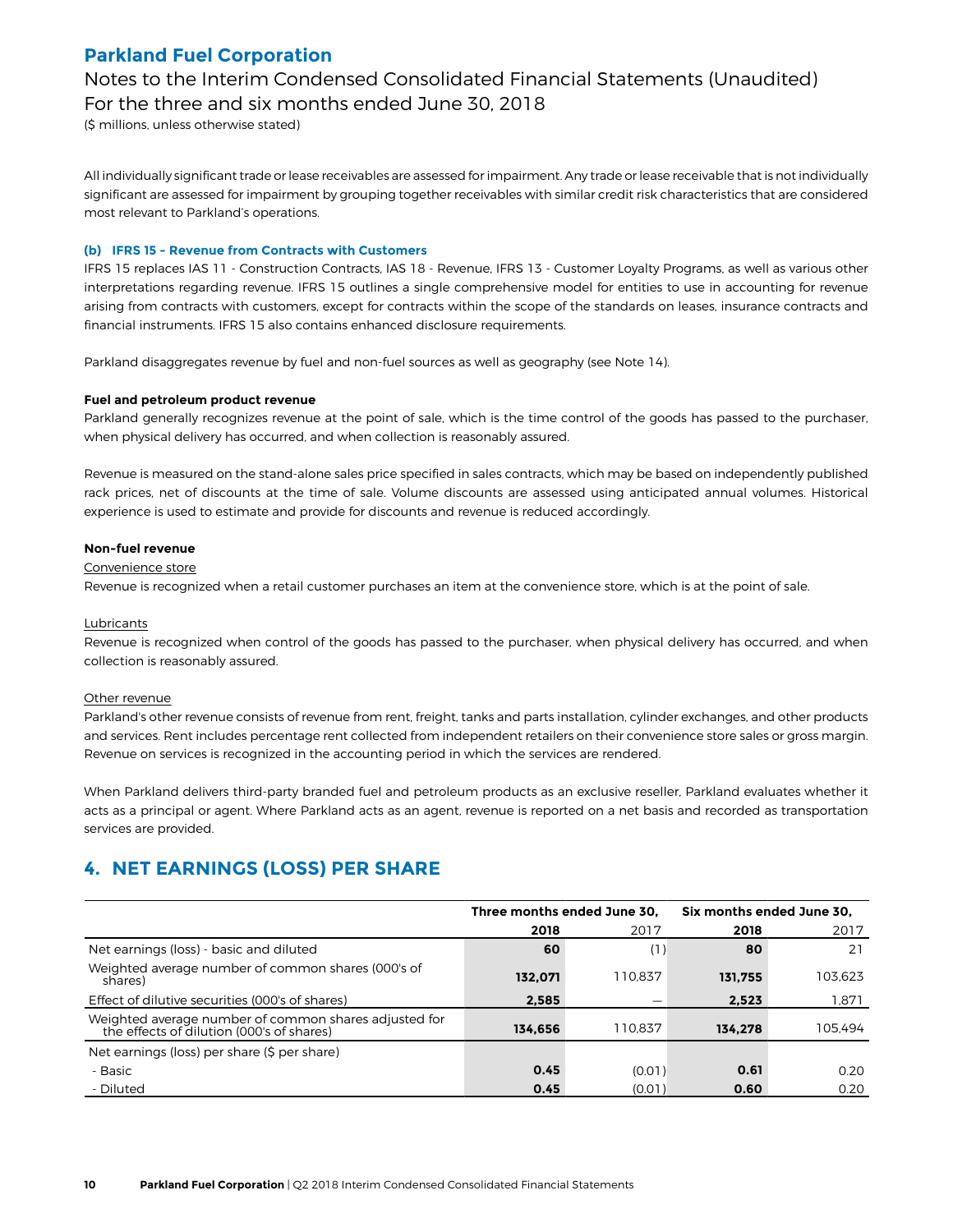Notes to the Interim Condensed Consolidated Financial Statements (Unaudited) For the three and six months ended June 30, 2018 (\$ millions, unless otherwise stated)

# **5. PROPERTY, PLANT AND EQUIPMENT**

|                       | Note | Land | Land<br>improvements | <b>Buildings and</b><br>structures | <b>Plant and</b><br>equipment | <b>Assets under</b><br>finance lease | Total        |
|-----------------------|------|------|----------------------|------------------------------------|-------------------------------|--------------------------------------|--------------|
| Cost                  |      |      |                      |                                    |                               |                                      |              |
| As at January 1, 2018 |      | 646  | 104                  | 347                                | 1.477                         | 7                                    | 2.581        |
| Additions             |      |      | 4                    | 4                                  | 120                           |                                      | 128          |
| Change in ARO costs   |      |      |                      |                                    | 30                            |                                      | 30           |
| Other acquisitions    | 12   |      |                      |                                    | П                             |                                      | ı            |
| <b>Disposals</b>      |      |      |                      |                                    | (29)                          |                                      | (29)         |
| Exchange differences  |      |      | п                    |                                    | 3                             |                                      | 5            |
| As at June 30, 2018   |      | 646  | 109                  | 352                                | 1,602                         | 7                                    | 2,716        |
| <b>Depreciation</b>   |      |      |                      |                                    |                               |                                      |              |
| As at January 1, 2018 |      |      | 16                   | 64                                 | 389                           | $\mathbf{2}$                         | 471          |
| Depreciation          |      |      | 4                    | 10                                 | 92                            |                                      | 106          |
| <b>Disposals</b>      |      |      |                      |                                    | (5)                           |                                      | (5)          |
| Exchange differences  |      |      |                      |                                    | $\mathbf{2}$                  |                                      | 2            |
| As at June 30, 2018   |      |      | 20                   | 74                                 | 478                           | $\mathbf{2}$                         | 574          |
| Net book value        |      |      |                      |                                    |                               |                                      |              |
| As at June 30, 2018   |      | 646  | 89                   | 278                                | 1,124                         | 5                                    | 2,142        |
|                       | Note | Land | Land<br>improvements | <b>Buildings and</b><br>structures | <b>Plant and</b><br>equipment | <b>Assets under</b><br>finance lease | <b>Total</b> |

|                             | Note | Land | improvements             | structures | equipment | finance lease  | Total |
|-----------------------------|------|------|--------------------------|------------|-----------|----------------|-------|
| Cost                        |      |      |                          |            |           |                |       |
| As at January 1, 2017       |      | 94   | 58                       | 165        | 608       | 2              | 927   |
| Additions                   |      | 2    | 4                        | 8          | 83        | 5              | 102   |
| Change in ARO costs         |      |      | $\overline{\phantom{0}}$ |            | (41)      |                | (41)  |
| <b>Ultramar Acquisition</b> | 12   | 139  | 19                       | 80         | 144       |                | 382   |
| Chevron Acquisition         | 12   | 414  | 26                       | 97         | 699       |                | 1,236 |
| Other acquisitions          | 12   | —    | —                        |            |           |                | 2     |
| <b>Disposals</b>            |      | (2)  | (2)                      | (2)        | (13)      |                | (19)  |
| Exchange differences        |      | (1)  | (1)                      | (2)        | (4)       |                | (8)   |
| As at December 31, 2017     |      | 646  | 104                      | 347        | 1.477     | 7              | 2,581 |
| <b>Depreciation</b>         |      |      |                          |            |           |                |       |
| As at January 1, 2017       |      |      | 11                       | 49         | 312       |                | 373   |
| Depreciation                |      |      | 5                        | 17         | 89        |                | 112   |
| <b>Disposals</b>            |      |      |                          | (1)        | (9)       |                | (10)  |
| Exchange differences        |      |      |                          | (1)        | (3)       |                | (4)   |
| As at December 31, 2017     |      |      | 16                       | 64         | 389       | $\overline{2}$ | 471   |
| <b>Net book value</b>       |      |      |                          |            |           |                |       |
| As at December 31, 2017     |      | 646  | 88                       | 283        | 1,088     | 5              | 2,110 |

Included in property, plant and equipment as at June 30, 2018 are assets under construction of \$46 (December 31, 2017 – \$77) consisting primarily of construction and upgrades for the refinery within the Supply segment and retail stations within the Retail and Parkland USA segments. Contractual commitments for the acquisition of property, plant and equipment as at June 30, 2018 were \$82 (December 31, 2017 – \$58).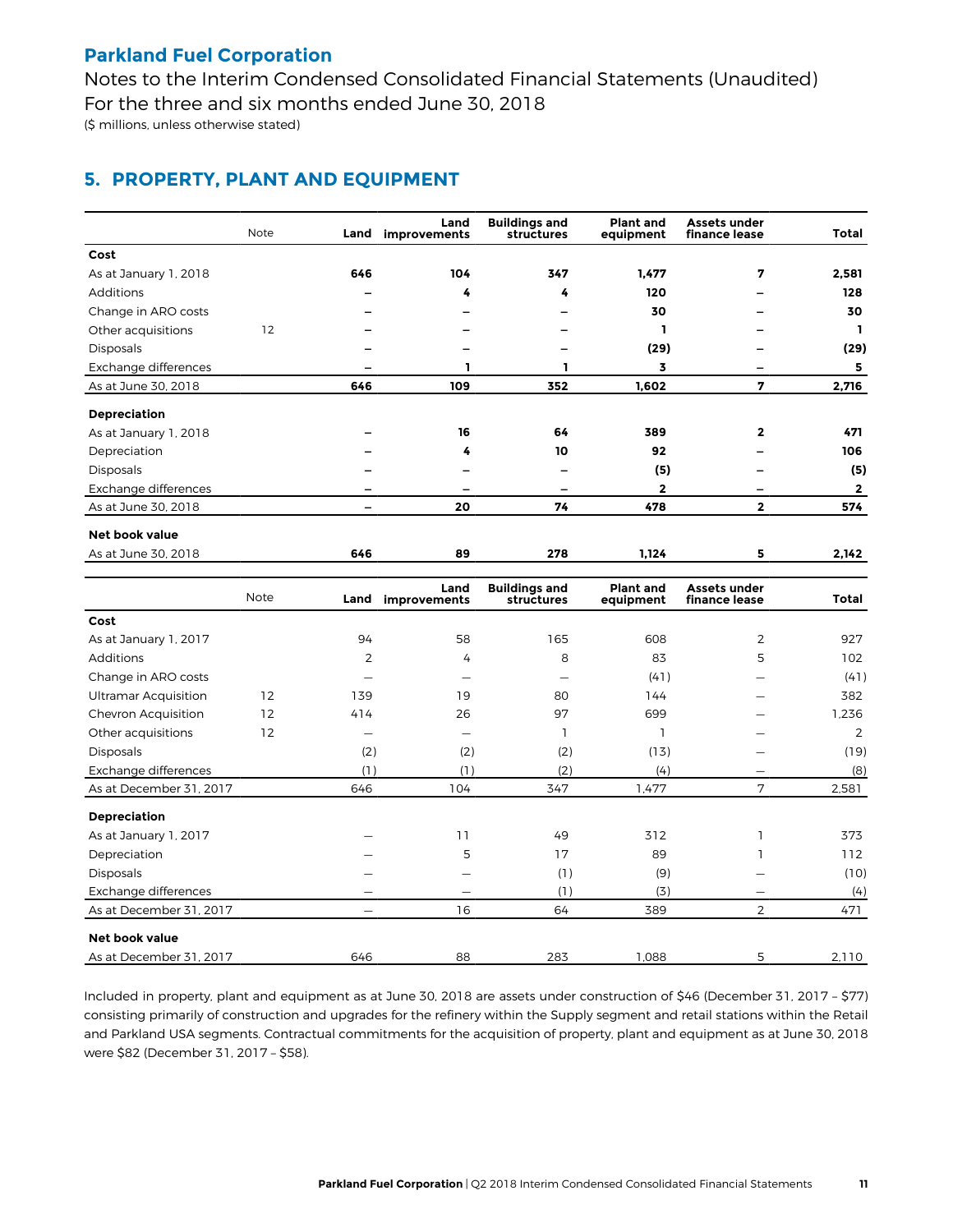Notes to the Interim Condensed Consolidated Financial Statements (Unaudited) For the three and six months ended June 30, 2018 (\$ millions, unless otherwise stated)

# **6. LONG-TERM DEBT AND CREDIT FACILITY**

|                                                | June 30, 2018 | December 31, 2017 |
|------------------------------------------------|---------------|-------------------|
| Credit Facility (a)                            | 200           | 823               |
| Unamortized discount: deferred financing costs | (7)           | (9)               |
|                                                | 193           | 814               |
| Senior Unsecured Notes (b)                     |               |                   |
| 5.50% Senior Notes, due 2021                   | 200           | 200               |
| Unamortized premium: Redemption Options        |               | 2                 |
| Unamortized discount: deferred financing costs | (2)           | (3)               |
| 6.00% Senior Notes, due 2022                   | 200           | 200               |
| Unamortized premium: Redemption Options        | 3             | 3                 |
| Unamortized discount: deferred financing costs | (3)           | (3)               |
| 5.75% Senior Notes, due 2024                   | 300           | 300               |
| Unamortized premium: Redemption Options        | 3             | 3                 |
| Unamortized discount: deferred financing costs | (5)           | (6)               |
| 5.625% Senior Notes, due 2025                  | 500           | 500               |
| Unamortized premium: Redemption Options        |               | 2                 |
| Unamortized discount: deferred financing costs | (10)          | (10)              |
| 6.00% US Senior Notes, due 2026                | 657           |                   |
| Unamortized premium: Redemption Options        | 9             |                   |
| Unamortized discount: deferred financing costs | (9)           |                   |
|                                                | 1,845         | 1,188             |
|                                                |               |                   |
| Finance lease obligations                      | 4             | 5                 |
| Collateralized notes                           | 7             | 7                 |
|                                                | 11            | 12                |
| Total long-term debt                           | 2,049         | 2,014             |
| Less: current portion                          | (4)           | (4)               |
| Long-term debt                                 | 2.045         | 2.010             |

Estimated principal repayments of long-term debt are as follows:

|                                 | 2018 | 2019         | 2020         | 2021 |     | 2022 Thereafter | <b>Interest</b><br>included in<br>minimum<br>lease<br>payments | <b>Total</b> |
|---------------------------------|------|--------------|--------------|------|-----|-----------------|----------------------------------------------------------------|--------------|
| Credit Facility (a)             |      |              |              | 200  |     |                 |                                                                | 200          |
| Senior Unsecured Notes (b)      |      |              |              |      |     |                 |                                                                |              |
| 5.50% Senior Notes, due 2021    |      |              |              | 200  |     |                 |                                                                | 200          |
| 6.00% Senior Notes, due 2022    |      |              |              | -    | 200 |                 | -                                                              | 200          |
| 5.75% Senior Notes, due 2024    |      |              |              |      | -   | 300             | -                                                              | 300          |
| 5.625% Senior Notes, due 2025   |      |              |              |      |     | 500             | -                                                              | 500          |
| 6.00% US Senior Notes, due 2026 |      |              |              |      |     | 657             | -                                                              | 657          |
| Finance lease obligations       |      | $\mathbf{2}$ | $\mathbf{2}$ |      |     |                 | (2)                                                            | 4            |
| Collateralized notes            |      |              |              | 2    |     |                 | (1)                                                            | 7            |
|                                 | 3    | 4            | 3            | 403  | 200 | 1,458           | (3)                                                            | 2,068        |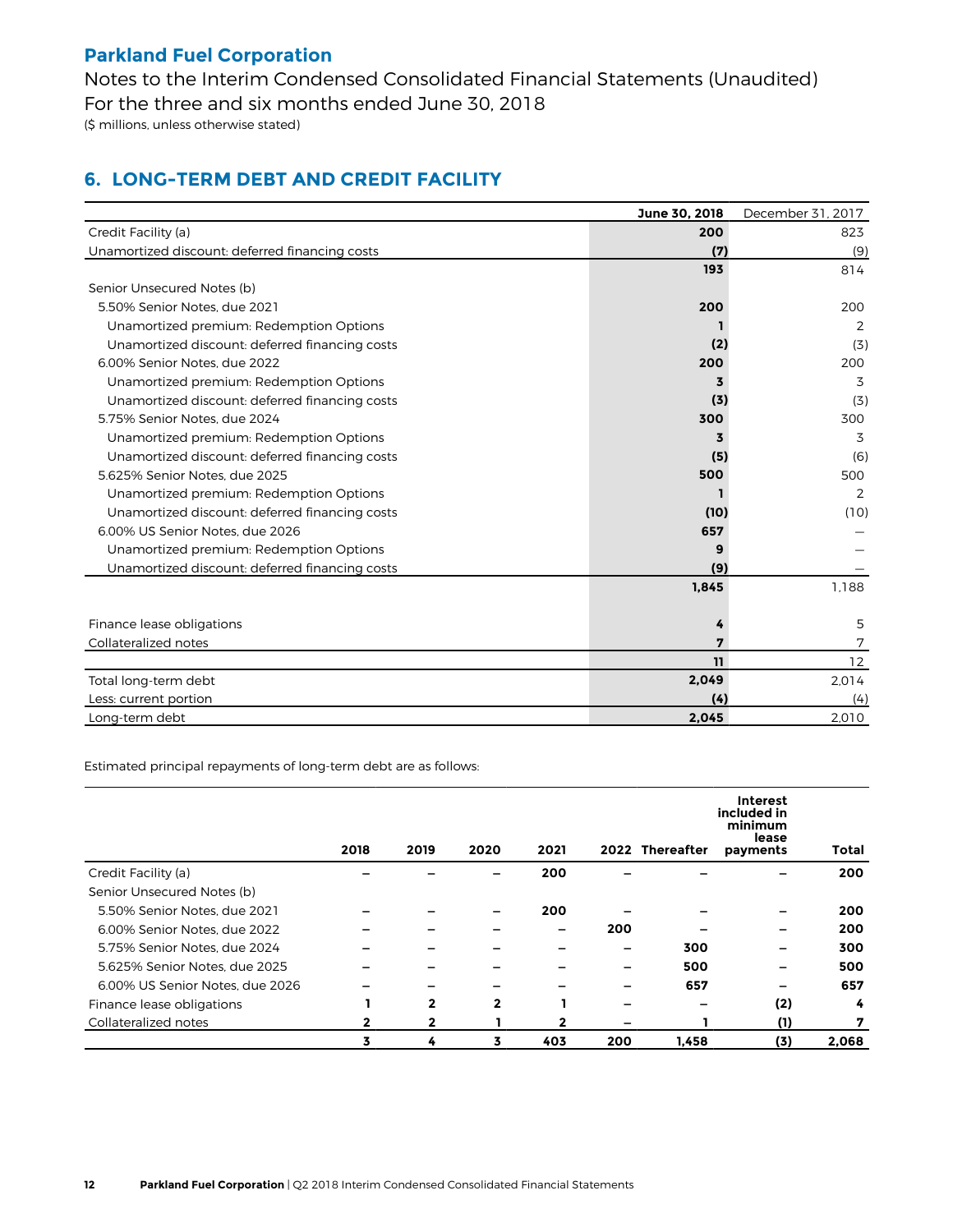Notes to the Interim Condensed Consolidated Financial Statements (Unaudited) For the three and six months ended June 30, 2018

(\$ millions, unless otherwise stated)

### **(a) Credit Facility**

On March 29, 2018, Parkland amended its revolving extendible credit facility (the "Credit Facility") to reduce the Canadian Syndicated Facility from \$1,000 to \$500. The Credit Facility is extendible each year for a rolling four-year period at Parkland's option, subject to approval by its lenders. The Credit Facility consists of: (i) \$500 for the Canadian Syndicated Facility and US\$50 for the US Syndicated Facility, less the value of letters of credit issued, and (ii) letters of credit to a maximum of \$200 and US\$25.

Details of the Credit Facility as at June 30, 2018 are as follows:

|                                                  | Rate                        | <b>Maturity date</b> | <b>Effective rate as</b><br>at June 30, 2018 | <b>Balance as at</b><br>June 30, 2018 |
|--------------------------------------------------|-----------------------------|----------------------|----------------------------------------------|---------------------------------------|
| Canadian Syndicated Facility                     |                             |                      |                                              |                                       |
| Canadian Prime Rate Loan                         | Prime + 1.25%               | September 29, 2021   | 4.70%                                        | 20                                    |
| Bankers' acceptance <sup>(1)</sup>               | Bankers' acceptance + 2.00% | September 29, 2021   | 4.05%                                        | 150                                   |
| US Syndicated Facility                           |                             |                      |                                              |                                       |
| US Prime Rate Loan                               | Prime + 1.25%               | September 29, 2021   | 6.00%                                        | 30                                    |
| Outstanding borrowings under the Credit Facility |                             | 200                  |                                              |                                       |

(1) Bankers' acceptances are automatically converted upon maturity to the Canadian Prime Rate Loan, which has a maturity date of September 29, 2021.

Security on the Credit Facility is the assignment of insurance and a floating charge demand debenture, creating a first floating charge over all of Parkland's property and assets, except for those secured under the Intermediation Facility.

In the ordinary course of business, Parkland provides guarantees in the form of letters of credit and surety bonds. As at June 30, 2018, these letters of credit and surety bonds amount to \$235 (December 31, 2017 - \$175) and are not recognized in the consolidated financial statements. Maturity dates for these guarantees vary and are up to and including July 18, 2019.

As at June 30, 2018, Parkland provided \$767 (December 31, 2017 – \$730) of unsecured guarantees to counterparties of commodities swaps and US dollar forward exchange contracts used in natural gas liquids and crude oil purchase and supply agreements.

#### **(b) Senior Unsecured Notes**

The Senior Unsecured Notes are unsecured obligations guaranteed by Parkland's subsidiaries, summarized as follows:

| <b>Series</b>         | Private placement date | <b>Maturity date</b> | <b>Principal amount</b> |
|-----------------------|------------------------|----------------------|-------------------------|
| 5.50% Senior Notes    | May 29, 2014           | May 28, 2021         | 200                     |
| 6.00% Senior Notes    | November 21, 2014      | November 21, 2022    | 200                     |
| 5.75% Senior Notes    | September 16, 2016     | September 16, 2024   | 300                     |
| 5.625% Senior Notes   | May 9, 2017            | May 9, 2025          | 500                     |
| 6.00% US Senior Notes | March 23, 2018         | April 1, 2026        | 657                     |
|                       |                        |                      | 1,857                   |

The Senior Unsecured Notes contain covenants that limit Parkland's ability to incur additional debt, make certain restricted payments and investments, create liens, enter into transactions with affiliates, and consolidate, merge, transfer or sell all or substantially all of its property and assets. Interest on the Senior Unsecured Notes is paid semi-annually.

#### **6.00% US Senior Notes**

On March 23, 2018, Parkland completed a private placement of Senior Unsecured Notes with an aggregate principal amount of US\$500 due April 1, 2026 bearing an interest rate of 6.00% per annum, payable semi-annually in arrears on April 1 and October 1 each year until maturity (the "6.00% US Senior Notes"). The net proceeds from the 6.00% US Senior Notes were used to repay amounts owed under the revolving extendible credit facility as well as for general business use. In addition to the private placement of the 6.00% US Senior Notes, Parkland entered into a cross-currency swap to mitigate foreign currency risk related to the 6.00% US Senior Notes (see Note 7).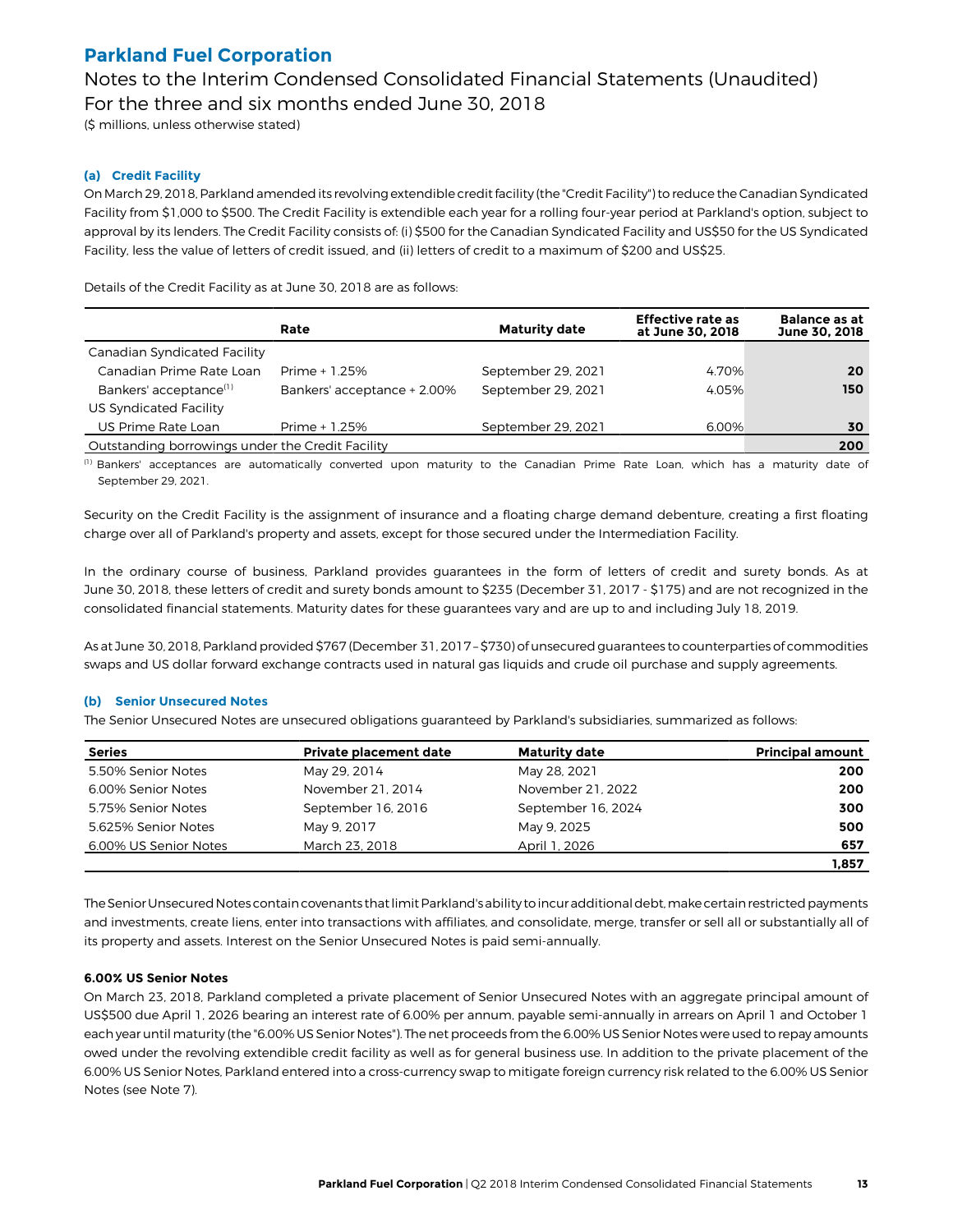Notes to the Interim Condensed Consolidated Financial Statements (Unaudited) For the three and six months ended June 30, 2018

(\$ millions, unless otherwise stated)

### **7. FINANCIAL INSTRUMENTS AND RISK MANAGEMENT ACTIVITIES**

Parkland's financial instruments consist of cash and cash equivalents, accounts receivable, long-term receivables, risk management and other derivative assets, substantially all accounts payable and accrued liabilities, dividends declared and payable, long-term debt, risk management and other derivative liabilities and certain portions of other long-term assets and other liabilities.

### **(a) Fair value measurement hierarchy**

The fair value hierarchy for Parkland's financial assets and liabilities measured at fair value is as follows:

|                                                      | Fair value as at June 30, 2018                        |                                                      |                                                        |              |  |  |
|------------------------------------------------------|-------------------------------------------------------|------------------------------------------------------|--------------------------------------------------------|--------------|--|--|
|                                                      | <b>Quoted prices</b><br>in active<br>market (Level 1) | <b>Significant</b><br>observable<br>inputs (Level 2) | <b>Significant</b><br>unobservable<br>inputs (Level 3) | Total        |  |  |
|                                                      |                                                       |                                                      |                                                        |              |  |  |
| Other derivatives                                    |                                                       |                                                      |                                                        |              |  |  |
| Emission credits and allowances                      |                                                       | 28                                                   |                                                        | 28           |  |  |
| Risk management and other derivatives - assets       |                                                       | 28                                                   |                                                        | 28           |  |  |
| Risk management derivatives                          |                                                       |                                                      |                                                        |              |  |  |
| Commodities swaps, forwards and futures contracts    |                                                       | (17)                                                 |                                                        | (17)         |  |  |
| US dollar forward contracts                          |                                                       | (1)                                                  |                                                        | (1)          |  |  |
| Other derivatives                                    |                                                       |                                                      |                                                        |              |  |  |
| Emission credits and allowances                      |                                                       | (1)                                                  |                                                        | (1)          |  |  |
| Risk management and other derivatives - liabilities  |                                                       | (19)                                                 |                                                        | (19)         |  |  |
|                                                      |                                                       |                                                      |                                                        |              |  |  |
| Other derivatives included in other long-term assets |                                                       |                                                      |                                                        |              |  |  |
| US Dollar Currency Swap                              |                                                       | 6                                                    |                                                        | 6            |  |  |
| <b>Redemption Options</b>                            |                                                       | 18<br>24                                             |                                                        | 18<br>24     |  |  |
| Other derivatives included in other long-term assets |                                                       |                                                      |                                                        |              |  |  |
| Other derivatives included in other liabilities      |                                                       |                                                      |                                                        |              |  |  |
| Intermediation Facility Derivatives                  |                                                       | (4)                                                  |                                                        | (4)          |  |  |
|                                                      |                                                       | Fair value as at December 31, 2017                   |                                                        |              |  |  |
|                                                      | Quoted prices                                         | Significant                                          | Significant                                            |              |  |  |
|                                                      | in active                                             | observable                                           | unobservable                                           |              |  |  |
|                                                      | market (Level 1)                                      | inputs (Level 2)                                     | inputs (Level 3)                                       | Total        |  |  |
|                                                      |                                                       |                                                      |                                                        |              |  |  |
| Risk management derivatives                          |                                                       |                                                      |                                                        |              |  |  |
| Commodities swaps, forwards and futures contracts    |                                                       | L                                                    |                                                        | $\mathbf{1}$ |  |  |
| US dollar forward contracts                          |                                                       | ı                                                    |                                                        | L            |  |  |
| Other derivatives                                    |                                                       |                                                      |                                                        |              |  |  |
| Emission credits and allowances                      |                                                       | 17<br>19                                             |                                                        | 17<br>19     |  |  |
| Risk management and other derivatives - assets       |                                                       |                                                      |                                                        |              |  |  |
| Risk management derivatives                          |                                                       |                                                      |                                                        |              |  |  |
| Commodities swaps, forwards and futures contracts    |                                                       | (9)                                                  |                                                        | (9)          |  |  |
| Risk management and other derivatives - liabilities  |                                                       | (9)                                                  |                                                        | (9)          |  |  |
| Other derivatives included in other long-term assets |                                                       |                                                      |                                                        |              |  |  |
| <b>Redemption Options</b>                            |                                                       | 20                                                   |                                                        | 20           |  |  |
| Other derivatives included in other liabilities      |                                                       |                                                      |                                                        |              |  |  |
|                                                      |                                                       | (9)                                                  |                                                        |              |  |  |
| Intermediation Facility Derivatives                  |                                                       |                                                      |                                                        | (9)          |  |  |

There were no transfers between fair value measurement hierarchy levels during the six months ended June 30, 2018.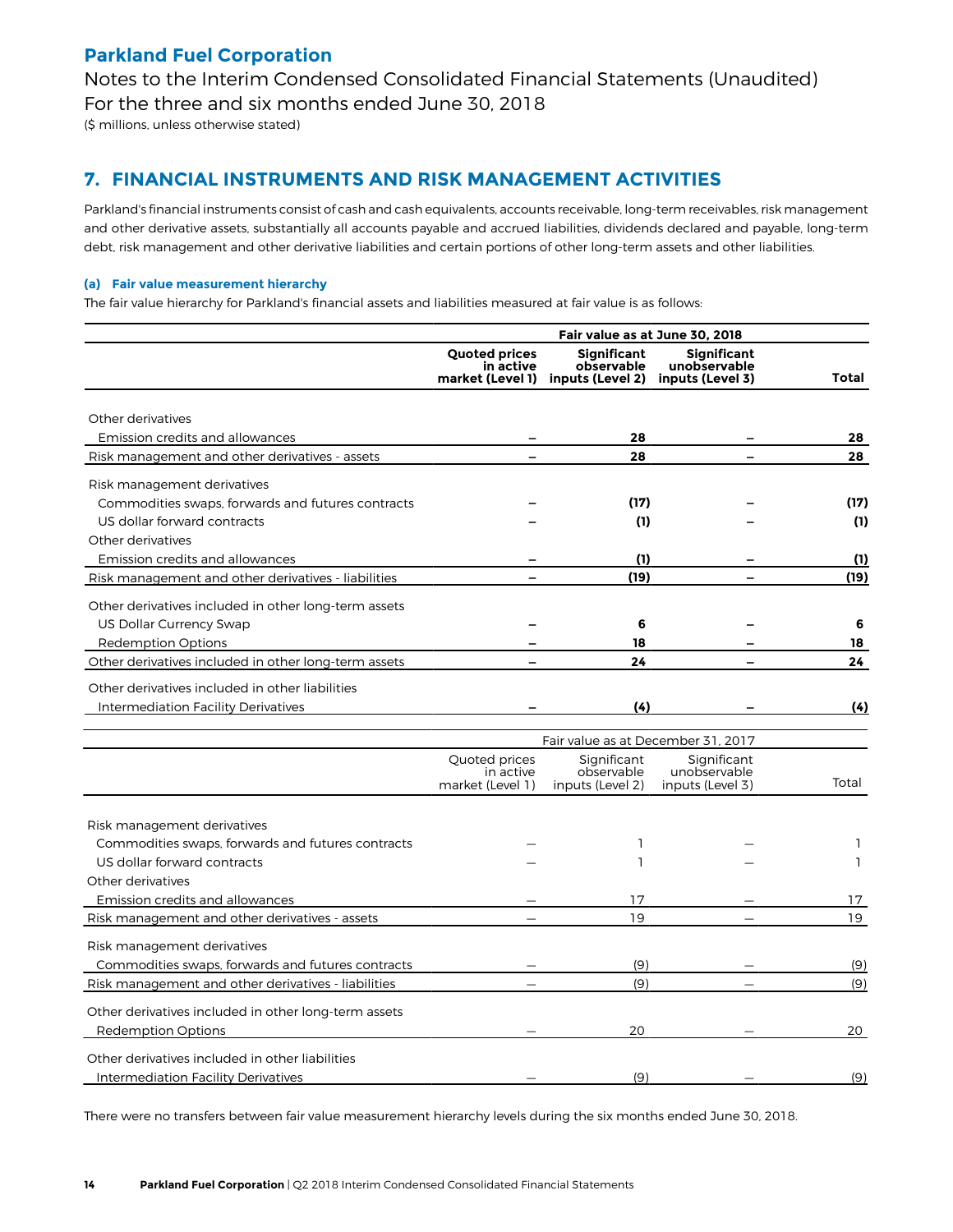Notes to the Interim Condensed Consolidated Financial Statements (Unaudited) For the three and six months ended June 30, 2018

(\$ millions, unless otherwise stated)

### **(b) US Dollar Currency Swap**

During the first quarter of 2018, Parkland entered into a USD/CAD cross-currency swap maturing on April 1, 2026 to mitigate foreign currency risk related to the 6.00% US Senior Notes by converting the US\$500 Senior Notes at a fixed rate of 6.00% to C\$655 at a fixed rate of 5.7685% (the "US Dollar Currency Swap"). As the US Dollar Currency Swap was not designated as a hedge for accounting purposes, any gains or losses on this contract are recorded within gain on risk management and other derivatives in the consolidated statements of income (loss).

The fair value of the US Dollar Currency Swap was determined using independent price publications, third-party pricing services and market exchanges. On initial recognition of the US Dollar Currency Swap, the \$13 difference between the transaction price and the day-one fair value was deferred in its initial carrying amount. Parkland amortizes this deferral over the life of the US Dollar Currency Swap within gain on risk management and other derivatives. As at June 30, 2018, the unamortized deferral of \$12 was recorded within other long-term assets.

### **(c) Redemption Options**

The Senior Unsecured Notes contain optional redemption features that allow Parkland to redeem the notes prior to maturity at a premium (the "Redemption Options"). The Redemption Options are accounted for as embedded derivative financial instruments and carried at a fair value of \$18 as at June 30, 2018 (December 31, 2017 – \$20) within other long-term assets.

### **(d) Other financial instruments**

The carrying values of cash and cash equivalents, accounts receivable, accounts payable and accrued liabilities, and dividends declared and payable approximate their fair values as at June 30, 2018 due to the short-term nature of these instruments. The carrying value of long-term receivables approximates fair value as at June 30, 2018, as Parkland currently issues loans and advances to dealers and customers at market terms. The Senior Unsecured Notes have a carrying value of \$1,857 and an estimated fair value of \$1,828 as at June 30, 2018 (December 31, 2017 – \$1,200 and \$1,220 respectively). The carrying value of other long-term debt and other liabilities approximates fair value as at June 30, 2018, as either the interest rate on the long-term debt is adjusted monthly, the debt was recently issued or liabilities incurred.

### **(e) Offsetting**

Parkland enters into enforceable netting arrangements that allow for the offsetting of financial assets and liabilities. The following financial assets and financial liabilities are subject to offsetting on the consolidated balance sheets:

|                                                     | As at June 30, 2018 |                          |            |                  | As at December 31, 2017 |            |
|-----------------------------------------------------|---------------------|--------------------------|------------|------------------|-------------------------|------------|
|                                                     | Gross<br>amounts    | <b>Amounts</b><br>offset | <b>Net</b> | Gross<br>amounts | Amounts<br>offset       | <b>Net</b> |
| Risk management and other derivatives - assets      | 48                  | (20)                     | 28         |                  | (6)                     |            |
| Risk management and other derivatives - liabilities | (39)                | 20                       | (19)       | ้15)             |                         | (9)        |

# **8. NET CHANGE IN NON-CASH WORKING CAPITAL**

|                                              | Three months ended June 30, |      | Six months ended June 30, |       |
|----------------------------------------------|-----------------------------|------|---------------------------|-------|
|                                              | 2018                        | 2017 | 2018                      | 2017  |
| Accounts receivable                          | (45)                        | 19   | (75)                      | 63    |
| Inventories                                  | (12)                        | 15   | (28)                      | 49    |
| Income taxes receivable                      | (2)                         | (7)  | (8)                       | (8)   |
| Prepaid expenses and other                   | (7)                         |      | (3)                       | (1)   |
| Accounts payable and accrued liabilities     | 11                          | (25) | 50                        | (101) |
| Deferred revenue                             |                             |      |                           | (6)   |
| Total net change in non-cash working capital | (54)                        |      | (61)                      | (4)   |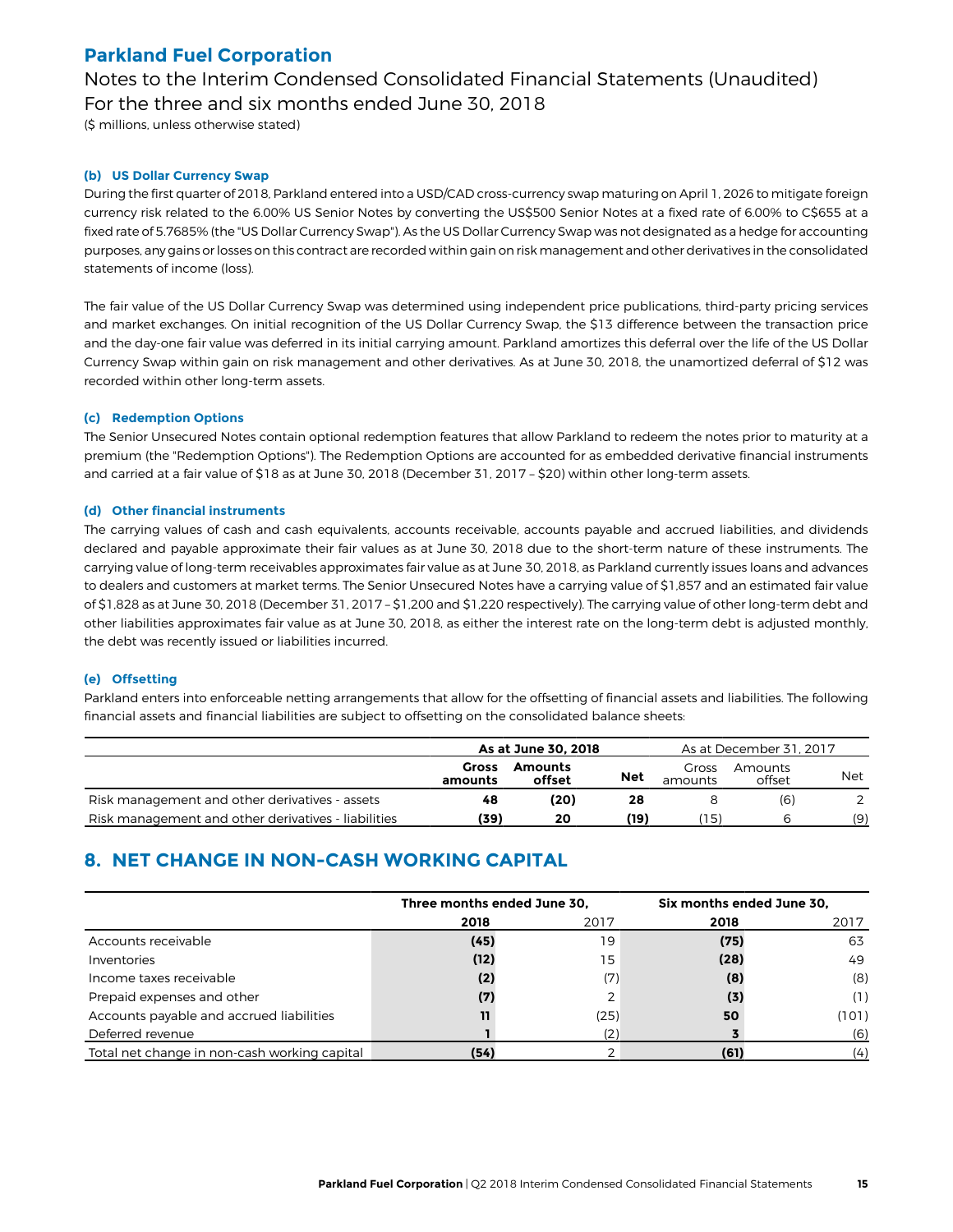Notes to the Interim Condensed Consolidated Financial Statements (Unaudited) For the three and six months ended June 30, 2018 (\$ millions, unless otherwise stated)

# **9. ASSET RETIREMENT OBLIGATIONS**

|                                                                   | <b>Note</b> | January 1, 2018 to<br>June 30, 2018 | January 1, 2017 to<br>December 31, 2017 |
|-------------------------------------------------------------------|-------------|-------------------------------------|-----------------------------------------|
| Asset retirement obligations, beginning of period                 |             | 243                                 | 132                                     |
| Additional provisions made in the period                          |             | 6                                   | 3                                       |
| <b>Ultramar Acquisition</b>                                       | 12          |                                     | 63                                      |
| Chevron Acquisition                                               | 12          |                                     | 89                                      |
| Obligations settled during the period                             |             | (2)                                 | (5)                                     |
| Change in estimated future cash flows                             |             | (13)                                | (12)                                    |
| Change due to passage of time, foreign exchange and discount rate |             | 43                                  | (27)                                    |
| Asset retirement obligations, end of period                       |             | 277                                 | 243                                     |
|                                                                   |             |                                     |                                         |
| Current                                                           |             | 7                                   | 5                                       |
| Non-current                                                       |             | 270                                 | 238                                     |
| Asset retirement obligations, end of period                       |             | 277                                 | 243                                     |

As at June 30, 2018, the inflation rate used to determine the value of future costs ranged from 2.50% to 2.58% (December 31, 2017 – 2.58% to 2.67%) and the discount rates used to determine the present value of the future costs ranged from 4.18% to 4.91% (December 31, 2017 – 4.90% to 5.32%). Asset retirement obligations include provisions made for annual recurring environmental activities required at the Burnaby Refinery. Excluding these provisions, the total undiscounted estimated future cash flows required to settle Parkland's asset retirement obligations are \$404 as at June 30, 2018 (December 31, 2017 – \$400). These costs are expected to be paid up to 2056 (December 31, 2017 – 2056).

# **10. OTHER LIABILITIES**

|                                          | <b>Note</b> | June 30, 2018 | December 31, 2017 |
|------------------------------------------|-------------|---------------|-------------------|
| Intermediation Facility (a)              |             | 329           | 301               |
| Intermediation Facility Derivatives (b)  |             |               | 9                 |
| Other liabilities - current              |             | 333           | 310               |
|                                          |             |               |                   |
| Long-term deposits, provisions and other |             | 39            | 29                |
| Employee benefits                        |             | 9             | 9                 |
| Above-market leases                      |             |               | 8                 |
| DSU liability                            |             |               |                   |
| Other liabilities - non-current          |             | 62            | 51                |

### **(a) Intermediation Facility**

On October 6, 2017, Parkland entered into an International Swaps and Derivatives Association ("ISDA") intermediation agreement with a financial institution (the "Intermediation Facility") to fund a portion of the working capital requirements of the Burnaby Refinery. On January 31, 2018, the Intermediation Facility was amended to extend the expiry to December 31, 2019. The Intermediation Facility involves structured purchases and sales of crude oil, refined products and other hydrocarbons (collectively, "Hydrocarbons"). The amended Intermediation Facility has a funding limit of: (i) up to US\$125 of accounts receivable balances and (ii) the cost of Hydrocarbon inventory volumes up to 2,740 Mbbls. The Intermediation Facility is secured by Hydrocarbons and accounts receivable balances funded under the Intermediation Facility on a first-lien basis.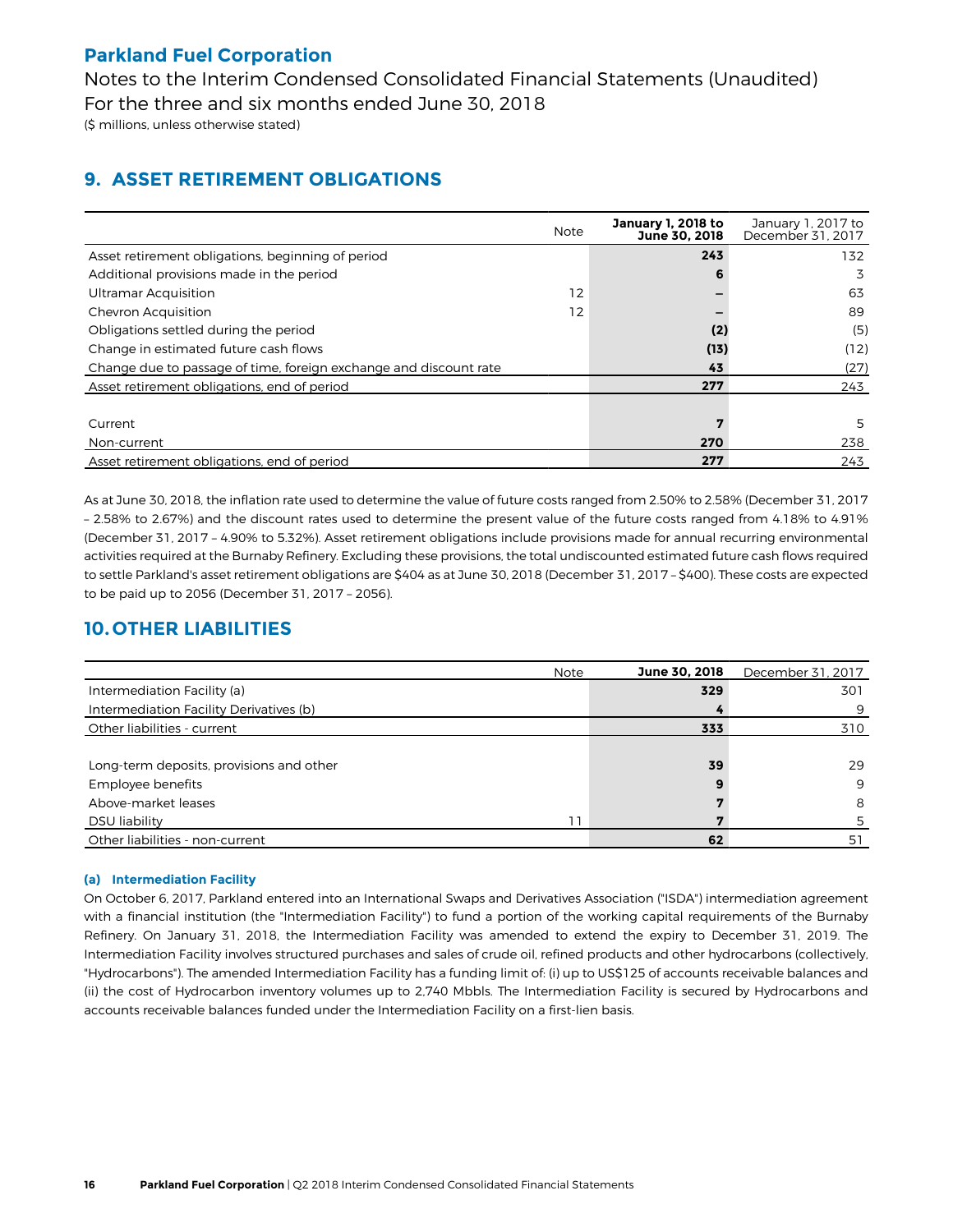Notes to the Interim Condensed Consolidated Financial Statements (Unaudited) For the three and six months ended June 30, 2018

(\$ millions, unless otherwise stated)

### **(b) Intermediation Facility Derivatives**

On March 1, 2018, the Intermediation Facility was amended to include a daily settlement feature. The Intermediation Facility involves concurrent paired forward purchase and sale transactions (collectively "the core paired forward transactions"), which are accounted for as derivative financial instruments carried at fair value (the "Intermediation Facility Derivatives"). For the three and six months ended June 30, 2018, a realized loss of \$22 and \$29 respectively (2017 - nil and nil) and an unrealized gain of \$3 and \$5 respectively (2017 - nil and nil) relating to the Intermediation Facility Derivatives were included within cost of purchases on the consolidated statements of income (loss). As at June 30, 2018, \$4 was recorded on the consolidated balance sheets within the current portion of other liabilities (December 31, 2017 – \$9).

### **11. SHAREHOLDERS' CAPITAL**

#### **(a) Shareholders' capital**

Authorized capital of Parkland consists of an unlimited number of common shares and an unlimited number of preferred shares issuable in series without par value. There are no preferred shares outstanding.

Changes to shareholders' capital were as follows:

|                                                             | <b>January 1, 2018 to</b><br>June 30, 2018 |                         | January 1, 2017 to<br>December 31, 2017 |                          |
|-------------------------------------------------------------|--------------------------------------------|-------------------------|-----------------------------------------|--------------------------|
|                                                             | Number of<br>common shares<br>(000's)      | Amount<br>(\$ millions) | Number of<br>common shares<br>(000's)   | Amount<br>$(5 millions)$ |
| Shareholders' capital, beginning of period                  | 131.228                                    | 1.816                   | 96.238                                  | 910                      |
| Issued on equity offering                                   |                                            |                         | 23,900                                  | 662                      |
| Issued on conversion of subscription receipts               |                                            |                         | 9.430                                   | 222                      |
| Share issuance costs, net of nil tax recovery (2017 - \$10) |                                            |                         |                                         | (27)                     |
| Issued under dividend reinvestment plan, net of costs       | 901                                        | 27                      | 1.350                                   | 37                       |
| Issued under share option plan                              | 284                                        |                         | 163                                     | 4                        |
| Issued on vesting of restricted share units                 | 140                                        |                         | 147                                     | 8                        |
| Cancelled                                                   | (98)                                       | (2)                     |                                         |                          |
| Shareholders' capital, end of period                        | 132.455                                    | 1.849                   | 131.228                                 | 1.816                    |

#### **(b) Share options, restricted share units, and deferred share units**

Details of share options, restricted share units ("RSUs") and deferred share units ("DSUs") held by directors, officers and employees are summarized as follows:

| (000's)                                             | June 30, 2018 | December 31, 2017 |
|-----------------------------------------------------|---------------|-------------------|
| Number of share options outstanding                 | 3.695         | 3.256             |
| Number of share options outstanding and exercisable | 2.274         | 1.831             |
| Number of RSUs outstanding                          | 1,187         | 935               |
| Number of DSUs outstanding                          | 213           | 186               |

Expenses related to share options, RSUs and DSUs for the three and six months ended June 30, 2018 were \$4 and \$4 respectively (2017 – \$1 and \$3). The liability recorded for DSUs in other long-term liabilities as at June 30, 2018 was \$7 (December 31, 2017 – \$5).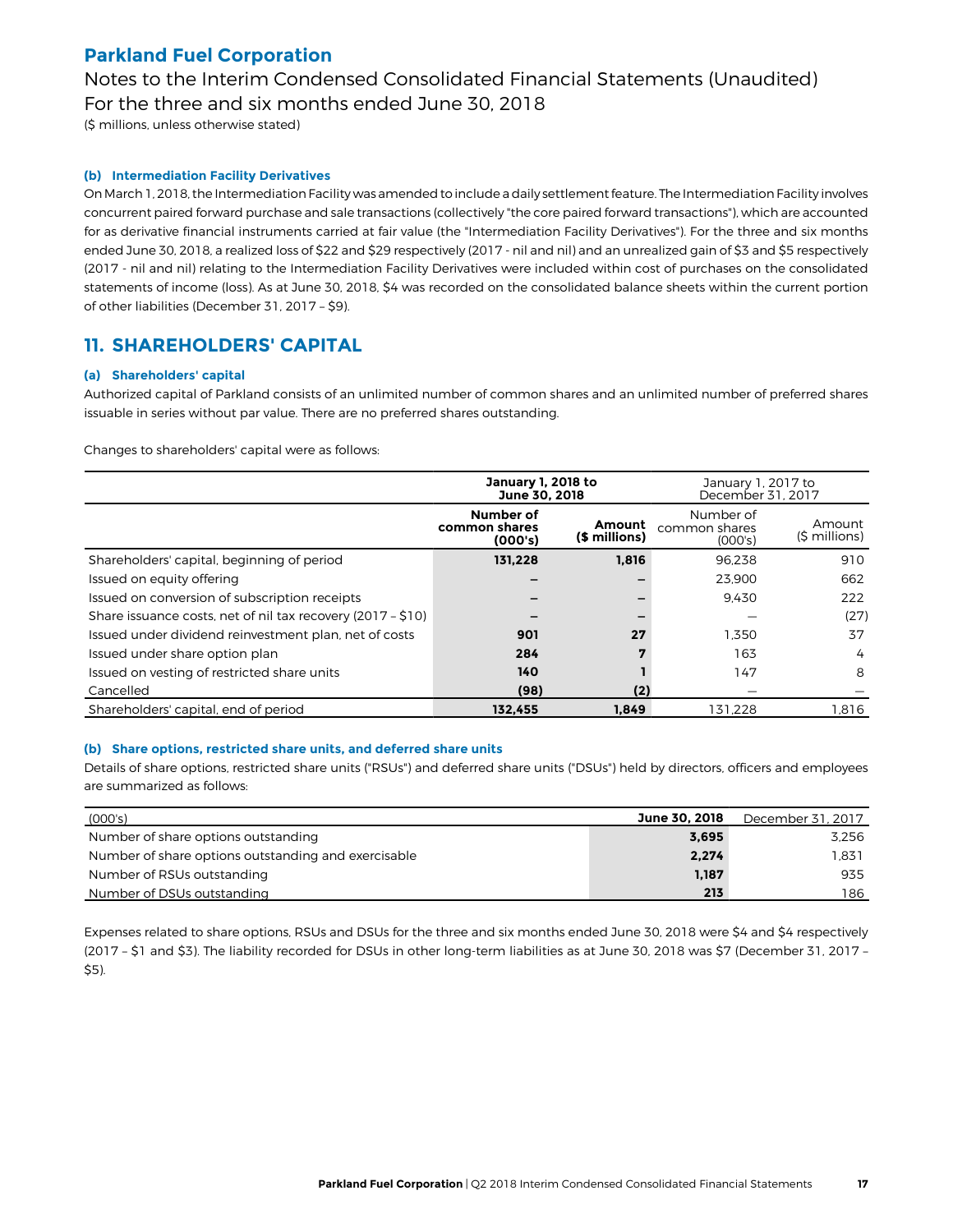Notes to the Interim Condensed Consolidated Financial Statements (Unaudited) For the three and six months ended June 30, 2018

(\$ millions, unless otherwise stated)

### **12. BUSINESS COMBINATIONS**

### **(a) Chevron Acquisition**

On October 1, 2017, Parkland completed the acquisition of all outstanding shares of Chevron Canada R & M ULC from Chevron Canada Ltd. for a purchase price of \$1,684 (the "Chevron Acquisition"). The businesses acquired as part of the Chevron Acquisition consist of: (i) 129 Chevron-branded retail service stations principally located in Metro Vancouver and Vancouver Island, (ii) 37 commercial cardlock locations and three marine fuelling locations, (iii) a refinery in Burnaby, British Columbia, (iv) terminals located in Burnaby, Hatch Point and Port Hardy, British Columbia, and (v) a wholesale business that includes aviation fuel sales to the Vancouver International Airport. The Chevron Acquisition extended Parkland's network coverage in British Columbia and added significant supply infrastructure and logistics capability to support Parkland's existing operations. With this acquisition, Parkland became an exclusive marketer of Chevron-branded fuels.

During the first quarter of 2018, Parkland revised the preliminary purchase price allocation of the Chevron Acquisition. These adjustments have been applied retrospectively to the acquisition date of October 1, 2017, resulting in a \$13 decrease in goodwill and a \$13 decrease in the purchase consideration transferred compared to the amounts presented in the Annual Consolidated Financial Statements. The revised preliminary fair values of the Chevron identifiable assets acquired and liabilities assumed as well as the purchase consideration transferred are presented below. Parkland expects to finalize these amounts no later than one year from the acquisition date.

|                                                           |   | Note Chevron Acquisition |
|-----------------------------------------------------------|---|--------------------------|
| Assets                                                    |   |                          |
| Accounts receivable                                       |   | 87                       |
| Inventories                                               |   | 149                      |
| Income taxes receivable                                   |   | $\overline{2}$           |
| Prepaid expenses and other                                |   | 5                        |
| Property, plant and equipment                             | 5 | 1,236                    |
| Intangible assets                                         |   | 69                       |
| Other long-term assets                                    |   | 7                        |
|                                                           |   | 1,555                    |
|                                                           |   |                          |
| Liabilities                                               |   |                          |
| Accounts payable and accrued liabilities                  |   | (72)                     |
| Asset retirement obligations                              | 9 | (89)                     |
| Other liabilities                                         |   | (11)                     |
| Deferred tax liabilities                                  |   | (164)                    |
|                                                           |   | (336)                    |
|                                                           |   |                          |
| Goodwill arising on acquisition                           |   | 465                      |
| Purchase consideration transferred                        |   | 1,684                    |
|                                                           |   |                          |
| Fair value analysis of purchase consideration transferred |   |                          |
| Cash paid on acquisition date, less cash assumed of \$31  |   | 1,609                    |
| Chevron Acquisition Hedge                                 |   | 101                      |
| Working capital adjustment                                |   | (26)                     |
| Purchase consideration transferred                        |   | 1,684                    |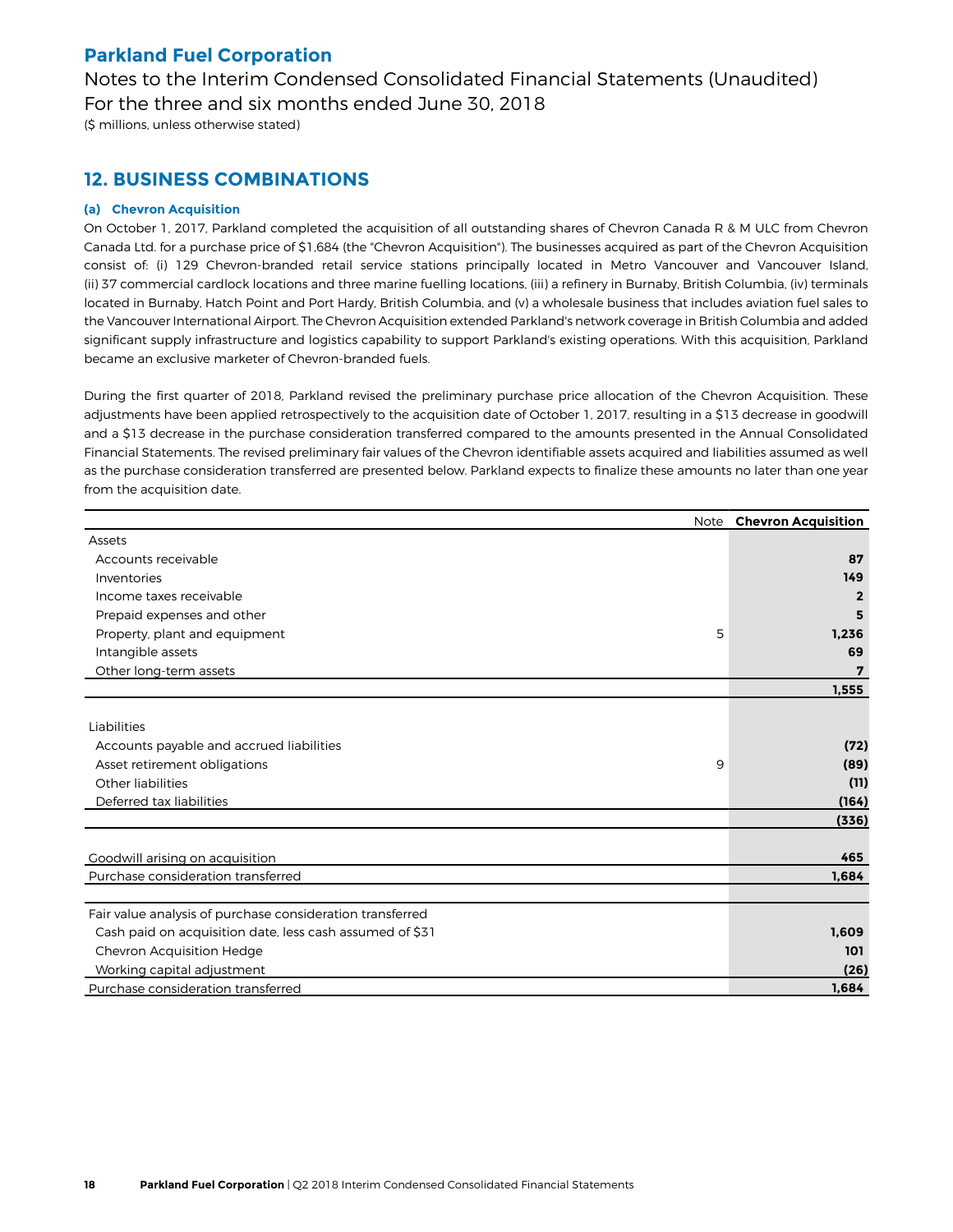Notes to the Interim Condensed Consolidated Financial Statements (Unaudited) For the three and six months ended June 30, 2018

(\$ millions, unless otherwise stated)

### **(b) Ultramar Acquisition**

On June 28, 2017, Parkland completed the acquisition of the majority of the Canadian business and assets of CST Brands, Inc. from Alimentation Couche-Tard Inc. for a purchase price of \$978 (the "Ultramar Acquisition"). The businesses acquired in the Ultramar Acquisition consist of: (i) 495 dealer and commissioned agent retail fuel sites, (ii) 73 commercial cardlock sites, (iii) 30 commercial and home heating sites, (iv) 159 company-operated retail fuel sites, and (v) corporate presence in Montréal. Parkland also assumed the liabilities of all the Canadian business and assets. The Ultramar Acquisition extended Parkland's network coverage in Quebec and Atlantic Canada and enhanced Parkland's presence in Ontario.

There were no changes to the preliminary fair values of the identifiable assets and liabilities of the Ultramar Acquisition presented in the Annual Consolidated Financial Statements.

#### **(c) Other acquisitions**

During the third quarter of 2017 and second quarter of 2018, Parkland completed the acquisitions of individually immaterial businesses complementary to Parkland's existing lines of business. There were no changes to the preliminary fair values of the identifiable assets and liabilities of these acquisitions and Parkland expects to finalize the purchase price allocations for these acquisitions no later than one year from the respective acquisition dates.

#### **(d) Other information**

Details of acquisition, integration and other costs are outlined below. Other costs primarily consist of restructuring-related expenses.

|                                          |      | Three months ended June 30, | Six months ended June 30. |      |  |
|------------------------------------------|------|-----------------------------|---------------------------|------|--|
|                                          | 2018 | 2017                        | 2018                      | 2017 |  |
| Acquisition costs                        |      | 15                          |                           | 22   |  |
| Integration costs                        |      | —                           | 23                        |      |  |
| Other costs                              |      |                             |                           |      |  |
| Acquisition, integration and other costs |      | 16                          | 29                        | 24   |  |

### **13. FINANCE COSTS**

|                                                                 | Three months ended June 30, |      | Six months ended June 30, |      |
|-----------------------------------------------------------------|-----------------------------|------|---------------------------|------|
|                                                                 | 2018                        | 2017 | 2018                      | 2017 |
| Interest on long-term debt                                      | 31                          | 15   | 60                        | 28   |
| Amortization of deferred financing costs                        |                             |      |                           |      |
| Accretion on asset retirement obligations                       |                             |      |                           |      |
| Change in fair value of Redemption Options                      |                             |      |                           |      |
| Amortization of debt premium arising from Redemption<br>Options | (1)                         | (1)  | (2)                       | (1)  |
| Interest income                                                 |                             | (2)  |                           | (3)  |
|                                                                 | 40                          | 14   | 81                        | 28   |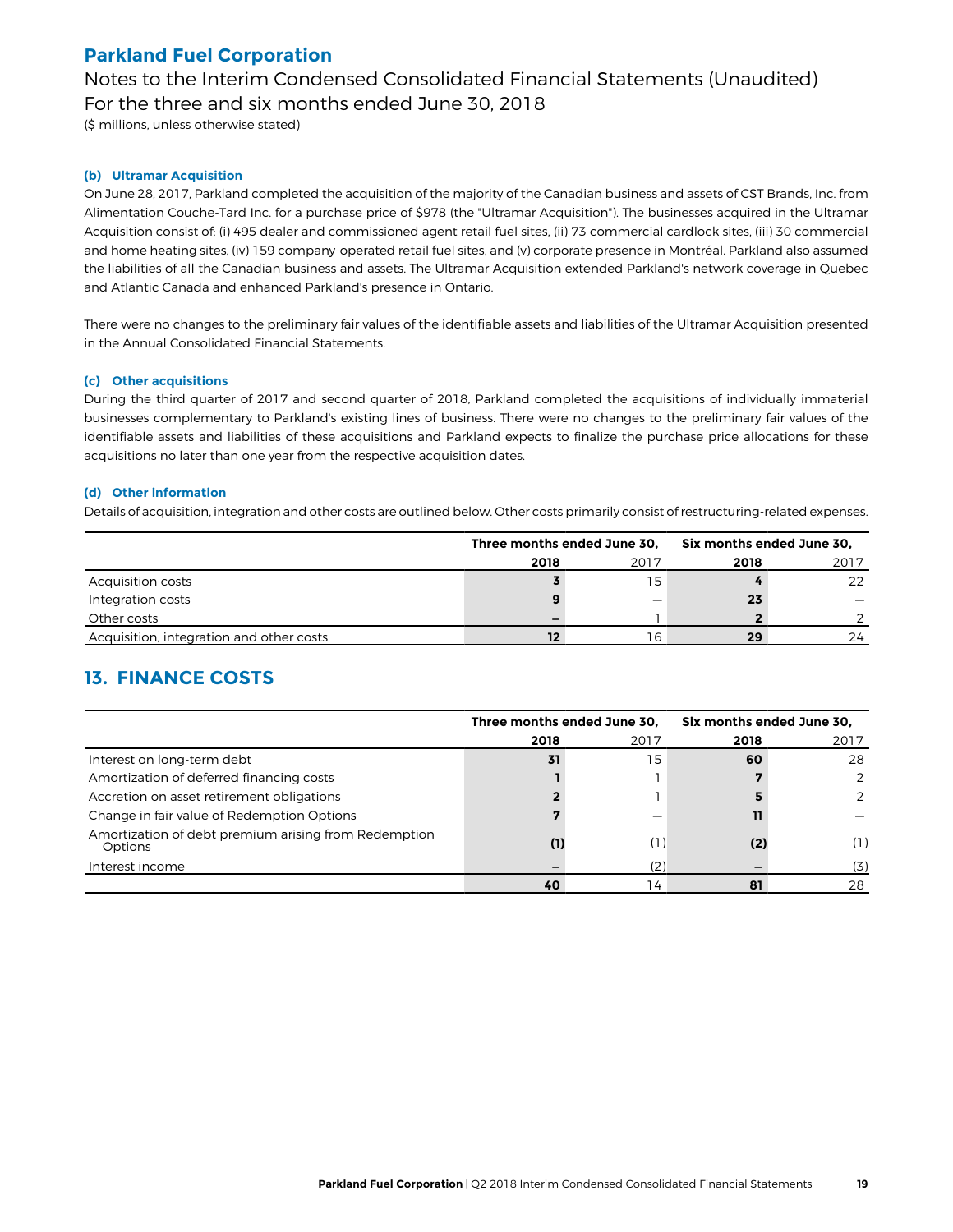Notes to the Interim Condensed Consolidated Financial Statements (Unaudited) For the three and six months ended June 30, 2018

(\$ millions, unless otherwise stated)

### **14. SEGMENT INFORMATION**

Parkland's reportable operating segments are differentiated by the nature of their products, services, and national geographic boundaries. Parkland also reports activities not directly attributable to an operating segment under Corporate.

### **General information**

Intersegment sales are accounted for at market value and include, for segment reporting, sales and operating revenue of the segment making the transfer as well as cost of purchases of the segment receiving the transfer. Intersegment transactions are eliminated upon consolidation. Transfer prices between operating segments are on an arm's length basis in a manner similar to transactions with third parties.

Depreciation and amortization, finance costs, gain or loss on asset disposals, acquisition-related costs, gain or loss on risk management and other derivatives - unrealized, gain or loss on foreign exchange - unrealized and income taxes are not allocated to segments because they are not reviewed as part of segment information by the chief operating decision maker. Accordingly, there are certain asymmetries in the allocation of earnings to segments with respect to these items.

The segregation of total assets and total liabilities is not practical, as the balance sheets of the reportable segments are not presented to or reviewed by the chief operating decision maker.

### **Geographic information**

|                                                 | Three months ended June 30, |       | Six months ended June 30, |       |
|-------------------------------------------------|-----------------------------|-------|---------------------------|-------|
|                                                 | 2018                        | 2017  | 2018                      | 2017  |
| Revenue from external customers - Canada        | 3.556                       | 1.619 | 6.717                     | 3.250 |
| Revenue from external customers - United States | 227                         | 187   | 408                       | 341   |
| Sales and operating revenue                     | 3.783                       | .806  | 7,125                     | 3.591 |

|                               | June 30, 2018 |                      |                     |  |  |  |  |  |
|-------------------------------|---------------|----------------------|---------------------|--|--|--|--|--|
|                               | Canada        | <b>United States</b> | <b>Consolidated</b> |  |  |  |  |  |
| Property, plant and equipment | 2,077         | 65                   | 2,142               |  |  |  |  |  |
| Intangible assets             | 650           | 35                   | 685                 |  |  |  |  |  |
| Goodwill                      | 1,165         | 60                   | 1,225               |  |  |  |  |  |
| Total                         | 3,892         | 160                  | 4,052               |  |  |  |  |  |

|                               | December 31, 2017 |               |              |  |  |  |  |  |
|-------------------------------|-------------------|---------------|--------------|--|--|--|--|--|
|                               | Canada            | United States | Consolidated |  |  |  |  |  |
| Property, plant and equipment | 2.047             | 63            | 2.110        |  |  |  |  |  |
| Intangible assets             | 683               | 36            | 719          |  |  |  |  |  |
| Goodwill                      | .164              | 57            | 221. ا       |  |  |  |  |  |
| Total                         | 3.894             | 156           | 4,050        |  |  |  |  |  |

### **Seasonality**

The Retail (formerly "Retail Fuels") segment typically experiences higher volumes during the second and third quarters of the year due to increased consumer travel during the warmer months. The Commercial (formerly "Commercial Fuels") segment typically experiences higher volumes during the first and fourth quarters of the year due to higher heating fuel demand during the colder months.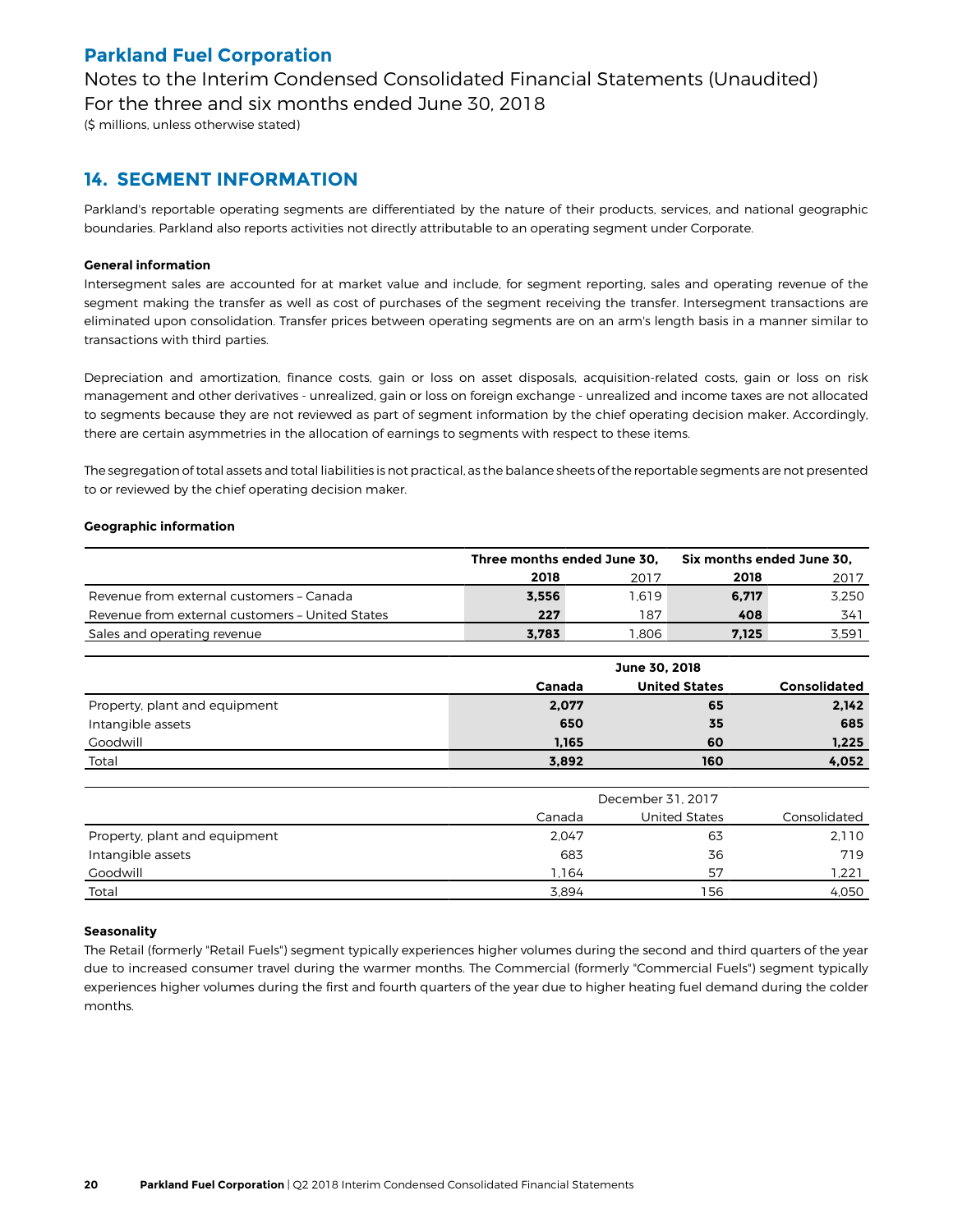Notes to the Interim Condensed Consolidated Financial Statements (Unaudited) For the three and six months ended June 30, 2018

(\$ millions, unless otherwise stated)

| Segment information                                                                         | Retail                   |                          | Commercial |      | <b>Supply</b> |         | <b>Parkland USA</b>      |                          | Corporate                |                          | <b>Consolidated</b> |                    |
|---------------------------------------------------------------------------------------------|--------------------------|--------------------------|------------|------|---------------|---------|--------------------------|--------------------------|--------------------------|--------------------------|---------------------|--------------------|
| For the three months ended June 30,                                                         | 2018                     | 2017                     | 2018       | 2017 | 2018          | 2017    | 2018                     | 2017                     | 2018                     | 2017                     | 2018                | 2017               |
| Fuel and petroleum product volume<br>(million litres)(1)                                    | 1,725                    | 967                      | 751        | 319  | 1,480         | 1,052   | 246                      | 250                      |                          |                          | 4,202               | 2,588              |
| Sales and operating revenue                                                                 |                          |                          |            |      |               |         |                          |                          |                          |                          |                     |                    |
| Gas and diesel                                                                              | 1,899                    | 745                      | 475        | 163  | 3,978         | 1,769   | 192                      | 154                      |                          | -                        | 6,544               | 2,831              |
| Liquid petroleum gas <sup>(2)</sup>                                                         | 5                        | $\mathbf{1}$             | 32         | 25   | 118           | 101     | $\mathbf{1}$             | 2                        |                          |                          | 156                 | 129                |
| Other fuel and petroleum products <sup>(2)</sup>                                            | 9                        | $\overline{\phantom{a}}$ | 225        | 24   | 568           | 177     |                          |                          |                          |                          | 802                 | 201                |
| Fuel and petroleum product revenue                                                          | 1,913                    | 746                      | 732        | 212  | 4,664         | 2,047   | 193                      | 156                      | $\overline{\phantom{0}}$ | -                        | 7,502               | 3.161              |
| Convenience store                                                                           | 102                      | 44                       |            |      |               |         | 12                       | 12                       |                          | -                        | 114                 | 56                 |
| Lubricants                                                                                  | $\overline{\phantom{0}}$ | $\overline{\phantom{0}}$ | 17         | 36   |               | -       | 20                       | 16                       | -                        | -                        | 37                  | 52                 |
| Other non-fuel <sup>(2)</sup>                                                               | 19                       | 9                        | 29         | 24   | 24            | 15      | $\mathbf{2}$             | 3                        |                          |                          | 74                  | 51                 |
| Non-fuel revenue                                                                            | 121                      | 53                       | 46         | 60   | 24            | 15      | 34                       | 31                       | -                        | $\overline{\phantom{0}}$ | 225                 | 159                |
| Total sales and operating revenue - external and<br>intersegmental <sup>(3)</sup>           | 2,034                    | 799                      | 778        | 272  | 4,688         | 2,062   | 227                      | 187                      | —                        | -                        | 7,727               | 3,320              |
| Less: Intersegment revenue <sup>(3)</sup>                                                   | (174)                    | $\overline{\phantom{m}}$ | (61)       | (1)  | (3,709)       | (1.513) | $\overline{\phantom{0}}$ | $\overline{\phantom{0}}$ | $\qquad \qquad -$        | $\overline{\phantom{0}}$ | (3, 944)            | (1,514)            |
| Sales and operating revenue                                                                 | 1,860                    | 799                      | 717        | 271  | 979           | 549     | 227                      | 187                      | -                        |                          | 3,783               | 1,806              |
| <b>Cost of purchases</b>                                                                    |                          |                          |            |      |               |         |                          |                          |                          |                          |                     |                    |
| Fuel and petroleum product cost of purchases                                                | 1,775                    | 690                      | 672        | 182  | 4,446         | 2,016   | 184                      | 147                      | $\overline{\phantom{0}}$ |                          | 7,077               | 3,035              |
| Non-fuel cost of purchases                                                                  | 81                       | 39                       | 32         | 46   | 20            | 12      | 25                       | 22                       |                          |                          | 158                 | 119                |
| Total cost of purchases - external and<br>intersegmental <sup>(3)</sup>                     | 1,856                    | 729                      | 704        | 228  | 4,466         | 2,028   | 209                      | 169                      | -                        | -                        | 7,235               | 3,154              |
| Less: Intersegment cost of purchases <sup>(3)</sup>                                         | (174)                    | $\qquad \qquad -$        | (61)       | (1)  | (3,709)       | (1,513) |                          |                          | —                        |                          | (3, 944)            | (1,514)            |
| Cost of purchases                                                                           | 1,682                    | 729                      | 643        | 227  | 757           | 515     | 209                      | 169                      |                          |                          | 3,291               | 1,640              |
| Adjusted gross profit                                                                       |                          |                          |            |      |               |         |                          |                          |                          |                          |                     |                    |
| Fuel and petroleum product adjusted gross<br>profit, before the following:                  | 138                      | 56                       | 60         | 30   | 218           | 31      | 9                        | 9                        |                          |                          | 425                 | 126                |
| Gain on risk management and other derivatives<br>- realized                                 |                          | -                        |            | -    | 14            | 2       |                          | $\overline{\phantom{0}}$ |                          | -                        | 14                  | 2                  |
| Gain on foreign exchange - realized                                                         | -                        | -                        |            | -    | 9             | -       |                          | -                        | ı                        | -                        | 10                  |                    |
| Reverse: Gain on Intermediation Facility<br>Derivatives in cost of purchases - unrealized   |                          | -                        |            | -    | (3)           | -       |                          | $\overline{\phantom{0}}$ |                          | -                        | (3)                 |                    |
| Fuel and petroleum product adjusted gross<br>profit                                         | 138                      | 56                       | 60         | 30   | 238           | 33      | 9                        | 9                        | 1                        | -                        | 446                 | 128                |
| Non-fuel adjusted gross profit                                                              | 40                       | 14                       | 14         | 14   | 4             | 3       | 9                        | 9                        |                          | $\overline{\phantom{0}}$ | 67                  | 40                 |
| Total adjusted gross profit                                                                 | 178                      | 70                       | 74         | 44   | 242           | 36      | 18                       | 18                       | 1                        | -                        | 513                 | 168                |
| Operating costs                                                                             | 82                       | 25                       | 45         | 33   | 56            | 8       | 11                       | 11                       | —                        | $\overline{\phantom{0}}$ | 194                 | 77                 |
| Marketing, general and administrative                                                       | 14                       | 7                        | 11         | 6    | 16            | 10      | $\mathbf{2}$             | 2                        | 27                       | 12                       | 70                  | 37                 |
| <b>Adjusted EBITDA</b>                                                                      | 82                       | 38                       | 18         | 5    | 170           | 18      | 5                        | 5                        | (26)                     | (12)                     | 249                 | 54                 |
|                                                                                             |                          |                          |            |      |               |         |                          |                          |                          |                          |                     |                    |
| Depreciation and amortization                                                               |                          |                          |            |      |               |         |                          |                          | 76                       | 24                       | 76                  | 24                 |
| Finance costs<br>Loss on asset disposals                                                    |                          |                          |            |      |               |         |                          |                          | 40<br>23                 | 14<br>1                  | 40<br>23            | 14<br>$\mathbf{1}$ |
| Acquisition, integration and other costs                                                    |                          |                          |            |      |               |         |                          |                          | 12                       | 16                       | 12                  | 16                 |
| Gain on Intermediation Facility Derivatives in                                              |                          |                          |            |      |               |         |                          |                          |                          |                          |                     |                    |
| cost of purchases - unrealized                                                              |                          |                          |            |      |               |         |                          |                          | (3)                      |                          | (3)                 |                    |
| Loss on foreign exchange - unrealized                                                       |                          |                          |            |      |               |         |                          |                          | 31                       | $\overline{\phantom{0}}$ | 31                  |                    |
| Income tax expense                                                                          |                          |                          |            |      |               |         |                          |                          | 10                       |                          | 10                  |                    |
| <b>Net earnings (loss)</b>                                                                  |                          |                          |            |      |               |         |                          |                          |                          |                          | 60                  | (1)                |
| Property, plant and equipment and intangible<br>asset additions                             | 18                       | 4                        | 5          | 5    | 19            | 2       | ı                        | $\mathbf{1}$             | L                        | 2                        | 44                  | 14                 |
| Property, plant and equipment, intangible asset<br>and goodwill acquisitions <sup>(4)</sup> | $\overline{2}$           | 953                      |            | 112  |               |         |                          |                          |                          | 16                       | $\mathbf{2}$        | 1,081              |

(1) Fuel and petroleum product volume represents external volumes only. Intersegment volumes are excluded.

(2) Liquid petroleum gas includes propane and butane. Other fuel and petroleum products include crude oil, aviation fuel, asphalt, fuel oils, gas oils, ethanol and biodiesel. Other non-fuel includes rent, freight, tanks and parts installation, cylinder exchanges, and other products and services.  $<sup>(3)</sup>$  Intersegment revenues and cost of purchases include intra-segment amounts.</sup>

(4) Certain comparative figures have been revised. See Note 19 – Business Combinations of the Annual Consolidated Financial Statements.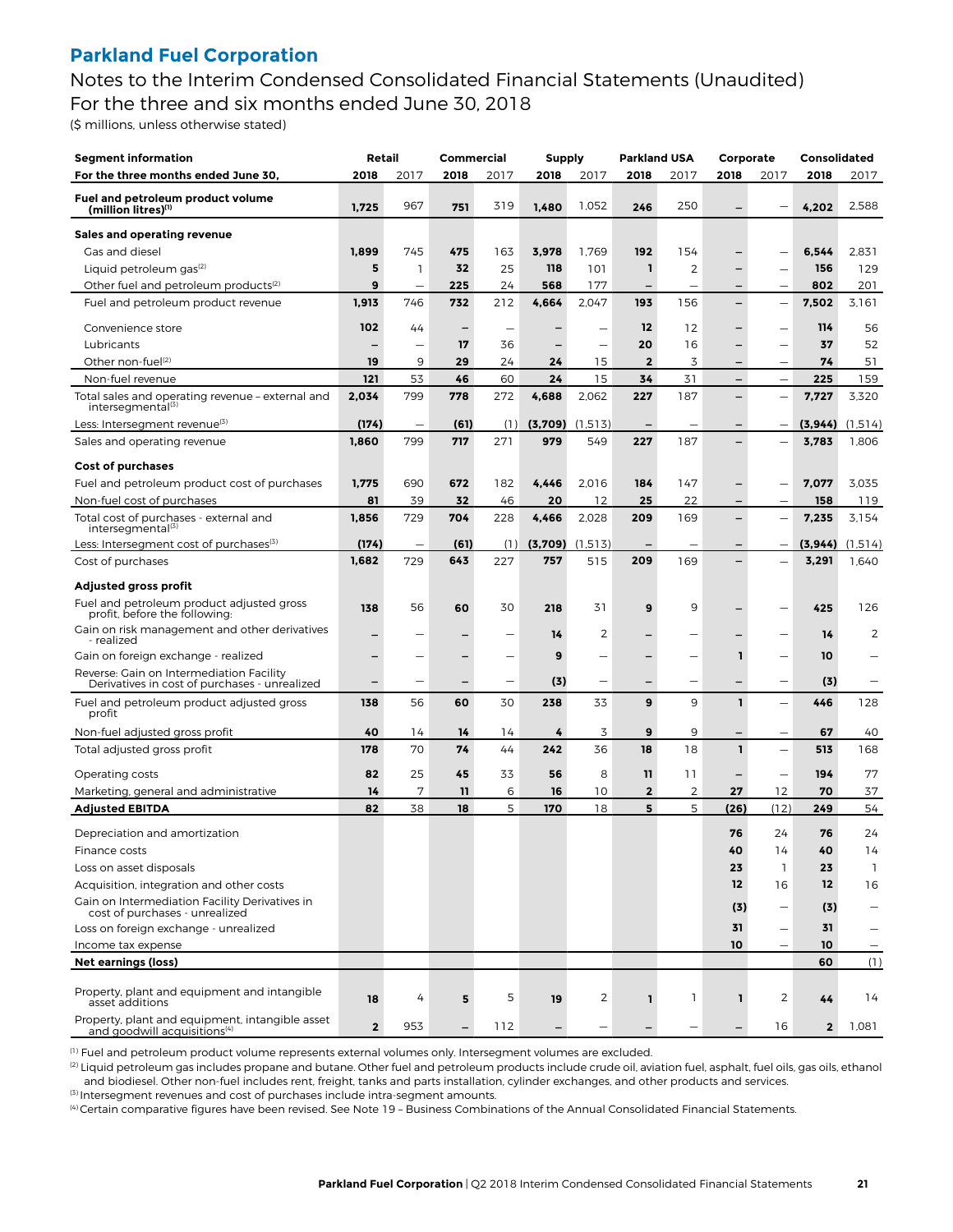Notes to the Interim Condensed Consolidated Financial Statements (Unaudited) For the three and six months ended June 30, 2018

(\$ millions, unless otherwise stated)

| <b>Segment information</b>                                                                                     | Retail         |                          | <b>Commercial</b>        |      | Supply                   |         | <b>Parkland USA</b>      |                          | Corporate |                          | Consolidated   |              |
|----------------------------------------------------------------------------------------------------------------|----------------|--------------------------|--------------------------|------|--------------------------|---------|--------------------------|--------------------------|-----------|--------------------------|----------------|--------------|
| For the six months ended June 30,                                                                              | 2018           | 2017                     | 2018                     | 2017 | 2018                     | 2017    | 2018                     | 2017                     | 2018      | 2017                     | 2018           | 2017         |
| Fuel and petroleum product volume<br>(million litres)(1)                                                       | 3,311          | 1,811                    | 1,695                    | 773  | 2,942                    | 2,303   | 465                      | 457                      |           |                          | 8,413          | 5.344        |
| Sales and operating revenue                                                                                    |                |                          |                          |      |                          |         |                          |                          |           |                          |                |              |
| Gas and diesel                                                                                                 | 3,348          | 1,382                    | 950                      | 344  | 6,641                    | 3,480   | 344                      | 280                      |           |                          | 11,283         | 5,486        |
| Liquid petroleum gas <sup>(2)</sup>                                                                            | 5              | 1                        | 113                      | 86   | 340                      | 301     | 3                        | 3                        |           |                          | 461            | 391          |
| Other fuel and petroleum products <sup>(2)</sup>                                                               | 19             | $\overline{\phantom{0}}$ | 492                      | 94   | 1,124                    | 331     | $\overline{\phantom{0}}$ | $\overline{\phantom{0}}$ | -         | $\overline{\phantom{0}}$ | 1,635          | 425          |
| Fuel and petroleum product revenue                                                                             | 3,372          | 1,383                    | 1,555                    | 524  | 8,105                    | 4.112   | 347                      | 283                      |           | -                        | 13,379         | 6,302        |
| Convenience store                                                                                              | 191            | 81                       | $\overline{\phantom{0}}$ | -    |                          |         | 21                       | 22                       |           |                          | 212            | 103          |
| Lubricants                                                                                                     |                | -                        | 32                       | 75   | -                        | -       | 35                       | 31                       |           | -                        | 67             | 106          |
| Other non-fuel <sup>(2)</sup>                                                                                  | 36             | 17                       | 48                       | 36   | 45                       | 31      | 5                        | 5                        |           |                          | 134            | 89           |
| Non-fuel revenue                                                                                               | 227            | 98                       | 80                       | 111  | 45                       | 31      | 61                       | 58                       | -         | $\overline{\phantom{0}}$ | 413            | 298          |
| Total sales and operating revenue - external<br>and intersegmental <sup>(3)</sup>                              | 3,599          | 1,481                    | 1,635                    | 635  | 8,150                    | 4.143   | 408                      | 341                      |           | -                        | 13,792         | 6,600        |
| Less: Intersegment revenue <sup>(3)</sup>                                                                      | (205)          |                          | (103)                    | (1)  | (6, 359)                 | (3,008) |                          |                          |           |                          | (6, 667)       | (3,009)      |
| Sales and operating revenue                                                                                    | 3,394          | 1,481                    | 1,532                    | 634  | 1,791                    | 1,135   | 408                      | 341                      |           |                          | 7,125          | 3,591        |
| Cost of purchases                                                                                              |                |                          |                          |      |                          |         |                          |                          |           |                          |                |              |
| Fuel and petroleum product cost of purchases                                                                   | 3,109          | 1,283                    | 1,405                    | 434  | 7,732                    | 4,033   | 330                      | 267                      |           |                          | 12,576         | 6,017        |
| Non-fuel cost of purchases                                                                                     | 152            | 71                       | 52                       | 84   | 35                       | 26      | 44                       | 41                       | -         |                          | 283            | 222          |
| Total cost of purchases - external and<br>intersegmental <sup>(3)</sup>                                        | 3,261          | 1,354                    | 1,457                    | 518  | 7,767                    | 4,059   | 374                      | 308                      | -         | -                        | 12,859         | 6,239        |
| Less: Intersegment cost of purchases <sup>(3)</sup>                                                            | (205)          |                          | (103)                    | (1)  | (6, 359)                 | (3,008) |                          |                          |           |                          | (6, 667)       | (3,009)      |
| Cost of purchases                                                                                              | 3,056          | 1,354                    | 1,354                    | 517  | 1,408                    | 1,051   | 374                      | 308                      |           |                          | 6,192          | 3,230        |
| Adjusted gross profit (loss)                                                                                   |                |                          |                          |      |                          |         |                          |                          |           |                          |                |              |
| Fuel and petroleum product adjusted gross<br>profit, before the following:                                     | 263            | 100                      | 150                      | 90   | 373                      | 79      | 17                       | 16                       |           |                          | 803            | 285          |
| Gain (loss) on risk management and other<br>derivatives - realized                                             |                |                          |                          |      | 9                        | (3)     |                          |                          |           |                          | 9              | (3)          |
| Gain (loss) on foreign exchange - realized                                                                     |                |                          |                          | -    | 8                        | 1       |                          |                          | (2)       |                          | 6              | 1            |
| Reverse: Gain on Intermediation Facility<br>Derivatives in cost of purchases - unrealized                      |                |                          |                          |      | (5)                      | -       |                          |                          |           |                          | (5)            |              |
| Fuel and petroleum product adjusted gross<br>profit (loss)                                                     | 263            | 100                      | 150                      | 90   | 385                      | 77      | 17                       | 16                       | (2)       | $\overline{\phantom{0}}$ | 813            | 283          |
| Non-fuel adjusted gross profit                                                                                 | 75             | 27                       | 28                       | 27   | 10                       | 5       | 17                       | 17                       |           | $\overline{\phantom{0}}$ | 130            | 76           |
| Total adjusted gross profit (loss)                                                                             | 338            | 127                      | 178                      | 117  | 395                      | 82      | 34                       | 33                       | (2)       | $\overline{\phantom{0}}$ | 943            | 359          |
| Operating costs                                                                                                | 158            | 50                       | 102                      | 71   | 120                      | 21      | 21                       | 21                       | -         | -                        | 401            | 163          |
| Marketing, general and administrative                                                                          | 29             | 14                       | 20                       | 12   | 34                       | 20      | 4                        | 4                        | 53        | 22                       | 140            | 72           |
| <b>Adjusted EBITDA</b>                                                                                         | 151            | 63                       | 56                       | 34   | 241                      | 41      | 9                        | 8                        | (55)      | (22)                     | 402            | 124          |
| Depreciation and amortization                                                                                  |                |                          |                          |      |                          |         |                          |                          | 145       | 50                       | 145            | 50           |
| Finance costs                                                                                                  |                |                          |                          |      |                          |         |                          |                          | 81        | 28                       | 81             | 28           |
| Loss on asset disposals                                                                                        |                |                          |                          |      |                          |         |                          |                          | 23        | 1                        | 23             | 1            |
| Acquisition, integration and other costs                                                                       |                |                          |                          |      |                          |         |                          |                          | 29        | 24                       | 29             | 24           |
| Loss (gain) on risk management and other<br>derivatives - unrealized                                           |                |                          |                          |      |                          |         |                          |                          | 5         | (9)                      | 5              | (9)          |
| Gain on Intermediation Facility Derivatives in<br>cost of purchases - unrealized                               |                |                          |                          |      |                          |         |                          |                          | (5)       |                          | (5)            |              |
| Loss on foreign exchange - unrealized                                                                          |                |                          |                          |      |                          |         |                          |                          | 25        | $\mathbf{1}$             | 25             | $\mathbf{1}$ |
| Income tax expense                                                                                             |                |                          |                          |      |                          |         |                          |                          | 19        | 8                        | 19             | 8            |
| <b>Net earnings</b>                                                                                            |                |                          |                          |      |                          |         |                          |                          |           |                          | 80             | 21           |
| Property, plant and equipment and intangible                                                                   |                |                          |                          |      |                          |         |                          |                          |           |                          |                |              |
|                                                                                                                | $\overline{2}$ | 953                      | $\qquad \qquad -$        | 112  | $\overline{\phantom{0}}$ |         |                          |                          |           | 16                       | $\overline{2}$ | 1,081        |
| asset additions<br>Property, plant and equipment, intangible asset<br>and goodwill acquisitions <sup>(4)</sup> | 27             | 6                        | 11                       | 11   | 90                       | 7       | ı                        | 2                        | L         | 4                        | 130            | 30           |

(1) Fuel and petroleum product volume represents external volumes only. Intersegment volumes are excluded.

<sup>(2)</sup> Liquid petroleum gas includes propane and butane. Other fuel and petroleum products include crude oil, aviation fuel, asphalt, fuel oils, gas oils, ethanol and biodiesel. Other non-fuel includes rent, freight, tanks and parts installation, cylinder exchanges, and other products and services.  $<sup>(3)</sup>$  Intersegment revenues and cost of purchases include intra-segment amounts.</sup>

(4) Certain comparative figures have been revised. See Note 19 – Business Combinations of the Annual Consolidated Financial Statements.